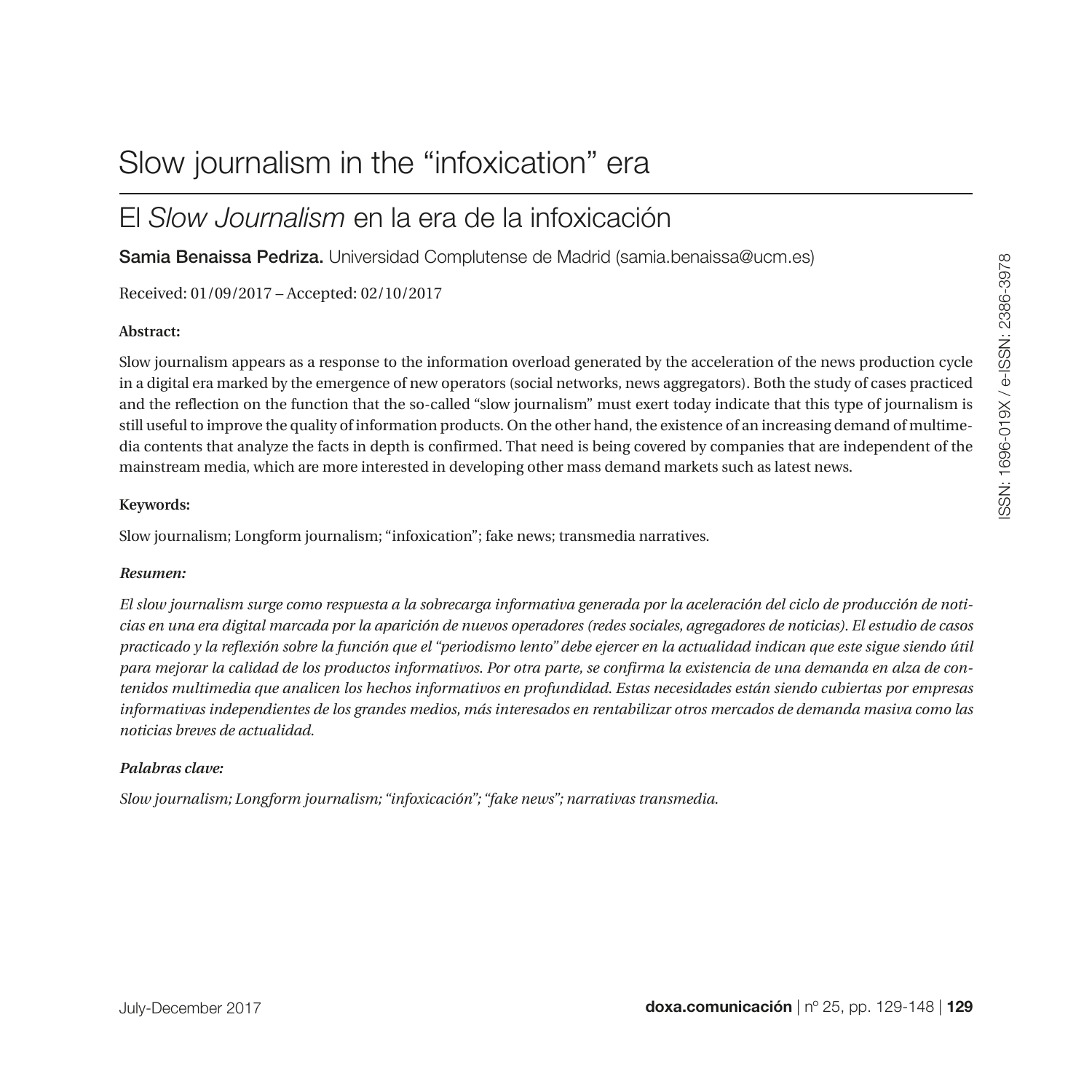# **1. Introduction**

Today´s digital environment is defining a new information framework with news generated by different operators that are not always of media origin. The frequency at which information is produced, distributed and consumed is reaching dizzying speeds since the hegemony of the 24-hour news cycle began in the early 2000s.

The information overload generated by this process, which is suffered by digital audiences, manifests through continuous updates, fewer sources consulted, facts not sufficiently contrasted and the standardization of journalistic narratives. For a decade, there have been constant requests from experts and career journalists to increase the time devoted to producing publishable information. This deceleration of the news production cycle would improve the quality of the information products, as well as the conditions of their reception.

It is in this context that the concept of "slow journalism" arises, as a reaction to a kind of journalism characterized by speed, superficiality and little relevance. There are so many opinions on the need to curb the spiral of "infoxication" (information intoxication) in which the current audiences are involved, that it is worthwhile to reflect on the role that this journalistic stream can play in that process.

The present essay becomes known when a decade has passed since scholars attributed a name –"slow journalism"– to a kind of deep and relaxed journalism opposed to the not always justified informative urgency. At that time, the presence of social networks as new agents involved in the process of information exchange and dissemination was not significant. Ten years later, these new operators, already transformed into new communication actors, have been able to change radically the behavioral norms, not only of the audience, but also of the rest of the actors and producers of journalistic information.

The problems alluded to by experts a decade ago -informational irrelevancy and lack of rigor - have worsened in recent times, which justifies more than ever a debate on how slow journalism can contribute to change and improve this situation.

The main purpose of this essay is to know the position that slow journalism finds itself today in order to face this challenge. For this reason, the objectives of the essay are closely related to the new internal and external challenges that "slow journalism" must address today.

In the first place will be addressed the problem of the configuration of slow journalism as an own genre in relation to others already existing. Later will be discussed its justification in an information system dominated by immediacy. Finally will be assessed the financial costs involved in carrying out this kind of journalism in the current news organizations. There will also be a reflection on the most appropriate genres and formats for slow journalism and its best ways to reach different types of audiences in a new digital era.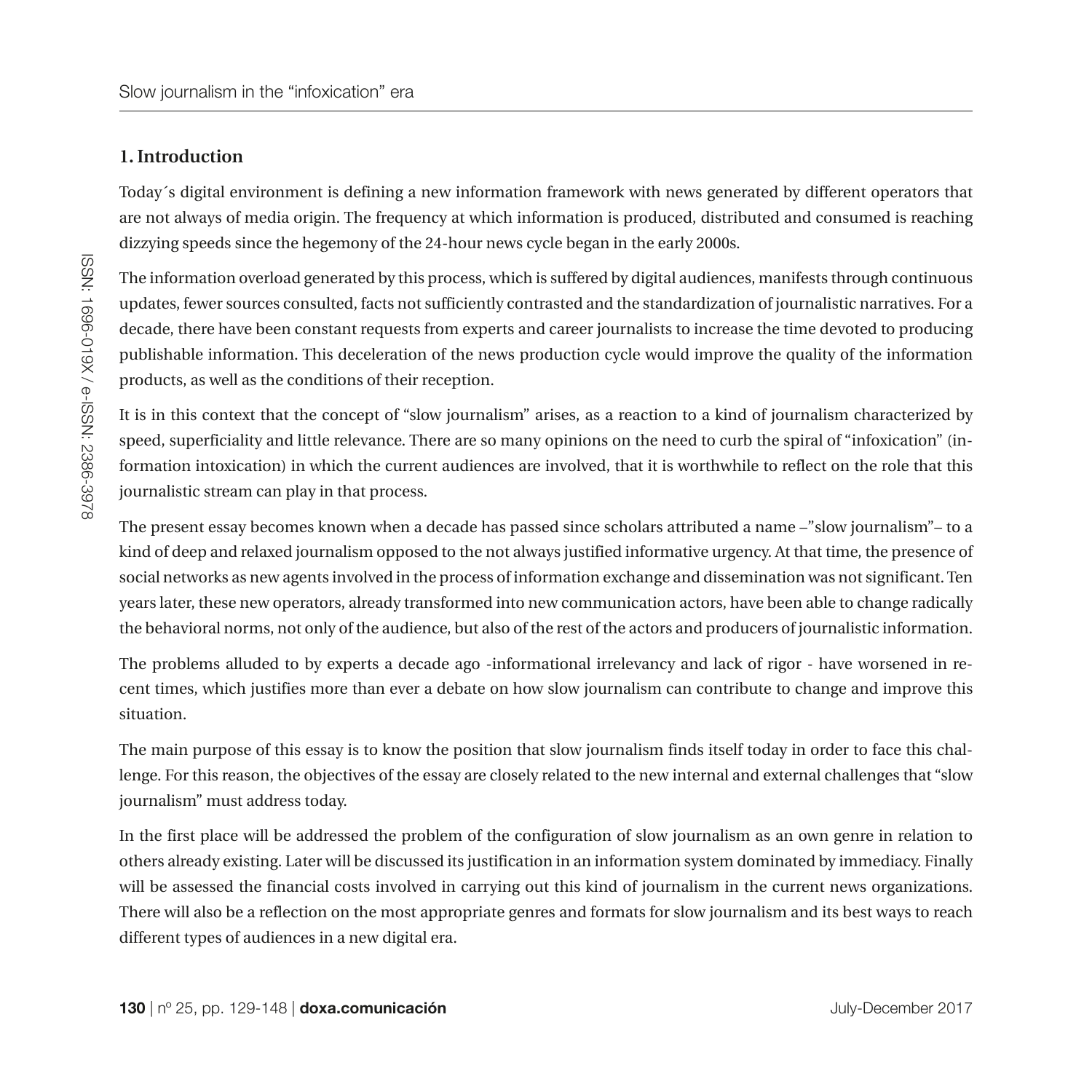Throughout the essay, the following hypotheses will be tried:

- Slow journalism exerts a positive influence not only in the interpretative genres but also in the informative ones (those most affected by the effects of "infoxication").
- It can be practiced in independent information companies that have adopted a feasible and sustainable business model over time.
- It is capable of eliciting the interest of global audiences, which express a particular consumption demand of this type of journalism.

Slow journalism is embedded in a broader thinking that advocates a more relaxed philosophy of modern life in general terms. Applied to a media scenario, it influences the conception of the type of journalism that must predominate in the era of Internet and social networks. The principles of the Slow Media movement were expressed in the Slow Media manifesto (David, Blumtritt and Khöler, 2010: web) which advocates "slow cooking" journalism and visible quality in production, content and design.

However, trying to define the concept of slow journalism is an arduous and controversial task. The empirical research developed at academic level are so scarce (Drok and Hermans, 2016: 539-554) that one can only count on the theoretical contributions made by the experts (Gess, 2012: 54-65; Greenberg, 2012: 381-393; Greenberg, 2015: 555; Le Masurier, 2015: 138-152) and on the opinions expressed by leading practitioners of information, based on practice.

The most accepted concept of slow journalism in the scientific literature refers to this as a journalistic genre in which the essayistic style and the extensive form by which facts are told are taken into account. Nevertheless, there are those who consider it rather as a way of approaching the stories based on a series of principles and methods (Drok and Hermans, 2016: 539-554).

The research problem arises when trying to define what is meant by slow journalism at a time when media information is disseminated, retrieved and exchanged not only by the usual digital channels (media websites) but also by alternative ones (search engines, news aggregators, digital platforms and, above all, social networks).

In this sense, the present essay will present a new theoretical contribution, subjective in any case, on the concept of slow journalism. The concept proposed, which is based on the observation of specific cases, will be added to the current doctrinal body and will bring a renewed meaning of the term slow journalism from the perspective of the new information ecosystem. The definition includes features present in other theoretical contributions, although it differs in some respects from the idea of slow journalism pointed out by the doctrine until now.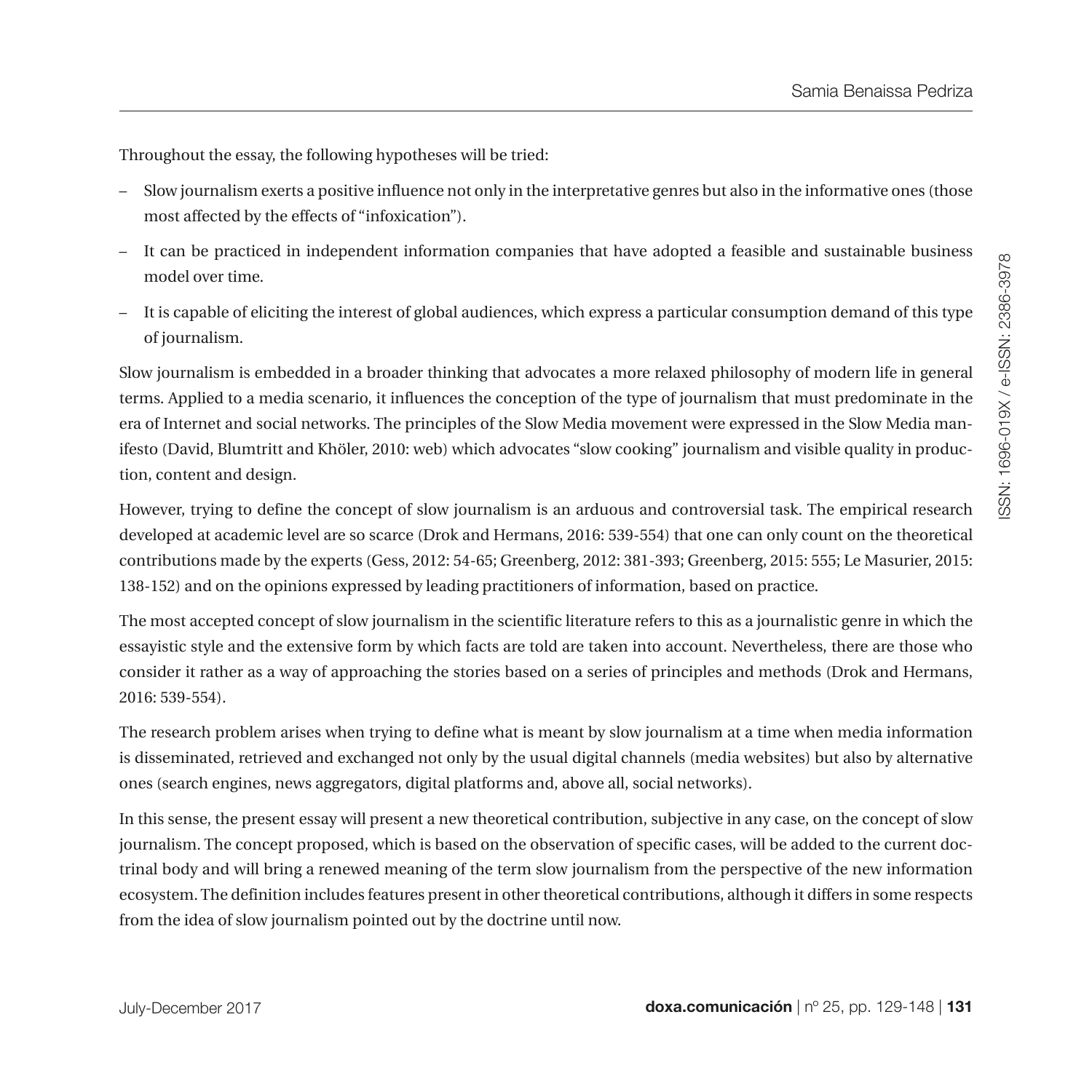# **2. Methodology**

The subjective reflections expressed in this essay are based on informed and documented opinions based on an informal study of cases, the results of scientific research practiced by the experts and the reading of press articles that express diverse journalists' views on the subject of reflection. The case study was carried out in three phases: selection of relevant cases for the purpose of the investigation, analysis and subsequent interpretation/discussion. As it should be, in this prospective study of a clearly exploratory nature, the methodology used is qualitative and based on direct observation techniques.

The sources consulted are of a primary nature. They are formed by a selective sample of stories published in the mass media during the months prior to the writing of the essay (December 2016 to October 2017). Relevant information published in previous years (2007 to 2015), accessible through a newspaper library, has also been consulted. Sources include articles, news, reports and interviews published in both digital and print media. The selection criteria of the sample are based on thematic relevance, media coverage and the illustrative role of the stories.

#### **3. Results**

#### *3.1. Slow journalism, a controversial term*

"¿What is slow journalism?" The question posed by Megan Le Masurier (2015: 138-152) clearly reveals the state of the issue. First, because the allusion to the term slow journalism occurred for the first time in 2007 and a decade later there is still no academic consensus on its content. Susan Greenberg (2007: web) used the expression to refer to a set of emerging narrative genres as "essays, reportage and other nonfiction forms that takes its time to find things out, notices stories that others miss, and communicates it all to the highest standards". In short, the author based the original concept of slow journalism on two factors: time and quality. Some years later Greenberg himself explained it in these terms:

"I first used "slow journalism" in 2007 to describe storytelling that gives equal value to narrative and factual discovery. My contribution was original in one respect: using management theory, it evaluated slow journalism as an example of high-margin journalism at the luxury end of the market, compared to high-volume news at the other, or conventional journalism in the middle." (Greenberg, 2015: 555)

The time factor seems to be consubstantial for the majority of authors who have tackled the issue. For Megan Le Masurier (2015: 143), this type of journalism "does not need a list of essential characteristics to be rated as "slow". The term, like the "slow movement", means rather a criticism of the effects of haste in journalism. In Spain, Rosique-Cedillo and Barranquero-Carretero define it as the one that "emerges as a reaction to the dominant journalistic tendency to novelty, brevity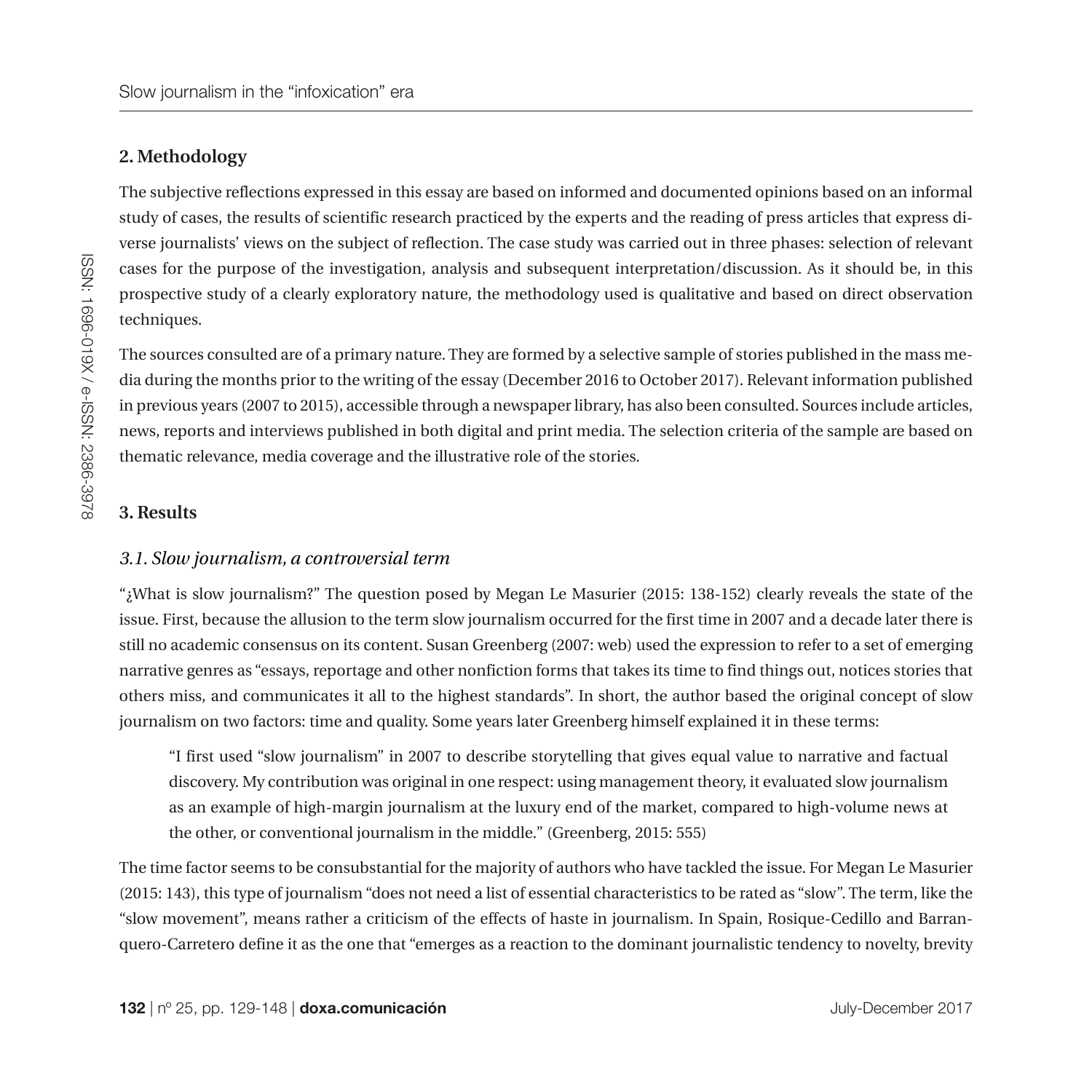and instantaneity and that invites to rethink the necessary time to produce and consume rigorous, creative and quality information "(Rosique-Cedillo and Barranquero-Carretero, 2015: 453).

Quality and narrative style are key elements too for authors like Erik Neveu or Don Belt. Neveu opposes "slow journalism" to "pack reporting", and defines it as "investigative and more selective in its targets". He also calls for it to be "narrative, fair with sources and readers, participatory, community oriented and, finally, give priority to untold stories" (Neveu: 2016: 448-460). Belt, on the other hand, believes that slow journalism depends on its narrative strength, the description of details and the time spent investigating. He also links slow journalism with what characterizes "great reports, New journalism, the genres of non-fiction, explanatory journalism, immersive journalism, "gonzo" journalism, ethnographic and literary journalism". For Belt, in slow journalism prevails depth research, accuracy, style and context over hurries and exclusives (Belt, 2015: 547-562).

Finally, other authors refer to the length of information pieces as an essential feature of slow journalism. This, in turn, has given rise to a type of journalism that has emerged from it: longform journalism or "long-term journalism", that has been defined by the doctrine as one in which "practioners use journalistic methods to research and write independently about contemporary people, events and issues at book length in a timely manner for a broad audience" (Ricketson, 2012). At present, longform journalism, with texts of 1,500 words of minimal length, is developed in digital media with such a visual intensity (Lassila-Merisalo, 2014:1) and sometimes with so much irrelevancy (Mahler, 2014: web) that, according to some authors, it could even die from its success.

At first glance, the basic features of slow journalism (narrative quality, length, more time spent on in-depth researching) proposed by the doctrine do not seem to differ too much from other ways of doing journalism in the past. The authors themselves have no qualms about including under the umbrella of slow journalism disciplines like narrative journalism, whose origins go back to the nineteenth century, New journalism, that emerged in the United States in the 1960s by Tom Wolfe, Gay Talese and Truman Capote, or explanatory journalism, that gave rise in 1988 to a new category of Pulitzer prizes. Furthermore, one might even think that the above are just the basic requirements that every kind of journalism should meet at any time and place.

It is therefore necessary to find that X factor that unequivocally defines slow journalism in relation to other types of journalism. And that factor does not seem to depend as much on time or length as on forms or processes. On the one hand, it is admitted that slow journalism is opposed to the "rapid" slope of the digital informative system. That is to say, opposed to "ready-made" information elaborated with short texts, poor edited videos and basic information that does not surpass the data contained in a lead and a headline.

However, the length of an information piece cannot condition its narrative quality in all cases. An article of short or medium length may have required a long time of investigation, search and contrast of sources and documentation. Or it could be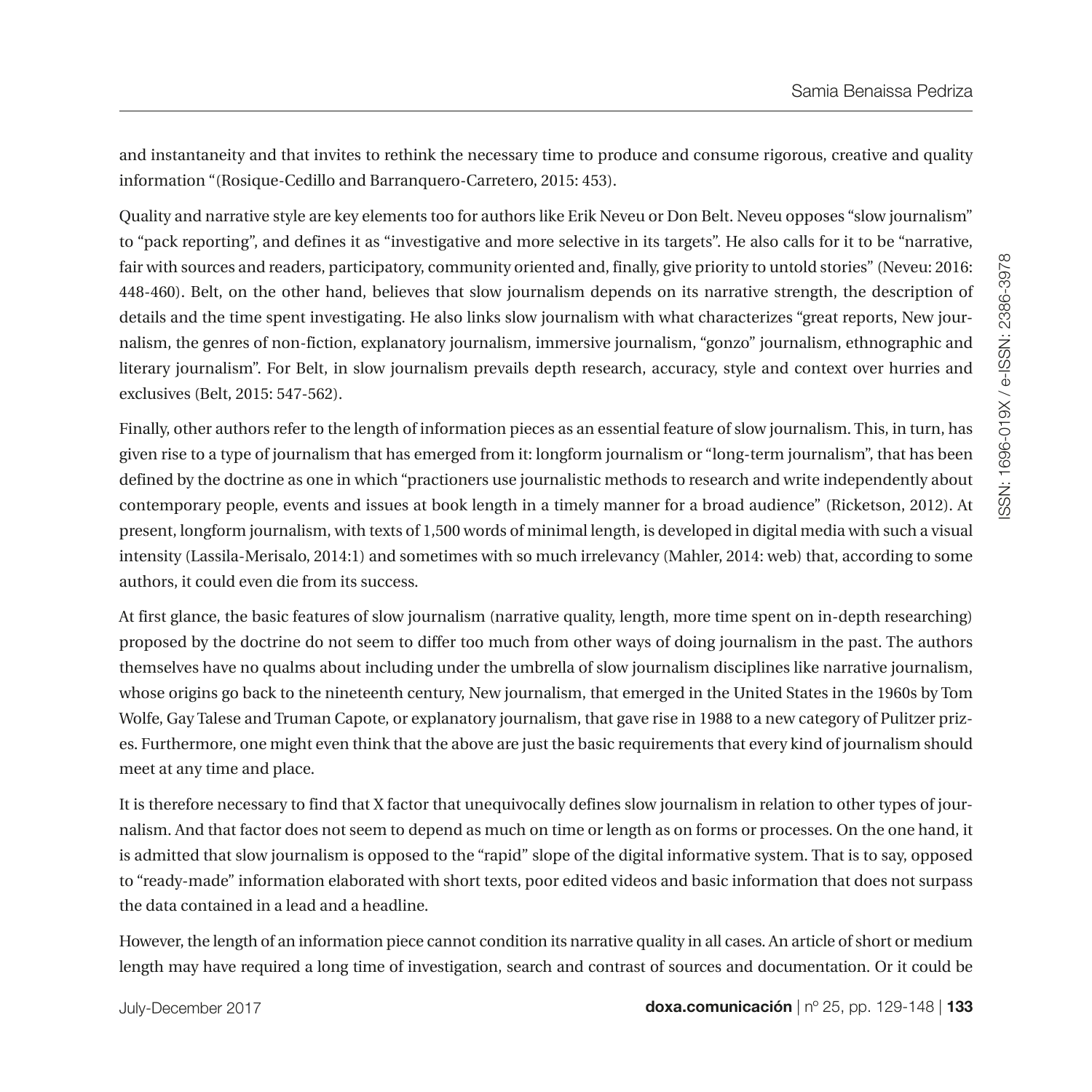perfectly well written and explained. Likewise, an in-depth report, drawn up for weeks or months may be devoid of interest if the correct approach or narrative style is not chosen. According to Joshue Benton, director of the Journalism Laboratory at Harvard University, "the length of a text only indicates that the article should be abbreviated" (in Albalad, 2015: 7-25).

As Benjamin Ball (2016: 432-444) states, multimedia journalism can be superficial or profound, fast or slow, short or extensive. Slow journalism, whose most complete development takes place in this medium, could fulfil all these characteristics except for the first one. The time factor certainly influences the making of the news ("good stories are made using more time. And now there are no good stories", Gay Talese, La Razón, 2012: web), but it is not a matter of extending *sine die* the time to close a story, but to find the most appropriate time to prepare, edit, publish and update it.

#### *3.2. The 24-hour news cycle*

"We swim in a sea of information," says Susan Greenberg (2007: web). It could be added that sometimes we even drown in it. The introduction of the cycle of continuous news 24 hours a day, seven days a week, 365 days a year radically changed the rhythms of editing news information. Moreover, the consolidation of the presence of social networks in the daily lives of the receivers has contributed to give a new twist to this new way of consuming information.

Clearly, the field of growth of slow journalism is not Twitter, where the media practice a "journalism" of headlines, or Facebook, where chain reactions to short news based on sources not always reliable are the rule. Social networks, by their very nature, are appropriate to broadcast "breaking news" and promote an immediate exchange of views but are not so much suitable to accommodate information products generated by slow journalism.

Obviously, we can share informative products that exceed 140 characters and participate in a debate on social networks on relevant issues of information, but it is unlikely that this exchange of information will keep up with the times. The interaction will be possible and desirable, but - except for latest news - it will be done at a slower pace.

In recent years, the increase in the rhythm of news production and reception cycles is due in large part to changes in information consumption caused by the use of new technologies. Smartphones and tablets do not always favor a calm and reflective interpretation of the news but the reading of headlines and short stories that are consumed in the few minutes of a journey by metro or by bus.

In any case, the impression that the information wheel turns too fast is not unique to the 21st century. In the 1960s, journalist Gay Talese was already critical of "fast journalism":

"Sometimes it seemed as if journalists had an alliance with the fast food industry, because like this one, we prepared at the moment the orders of those consumers who liked to receive information and ideas half-baked." (Talese, 2012).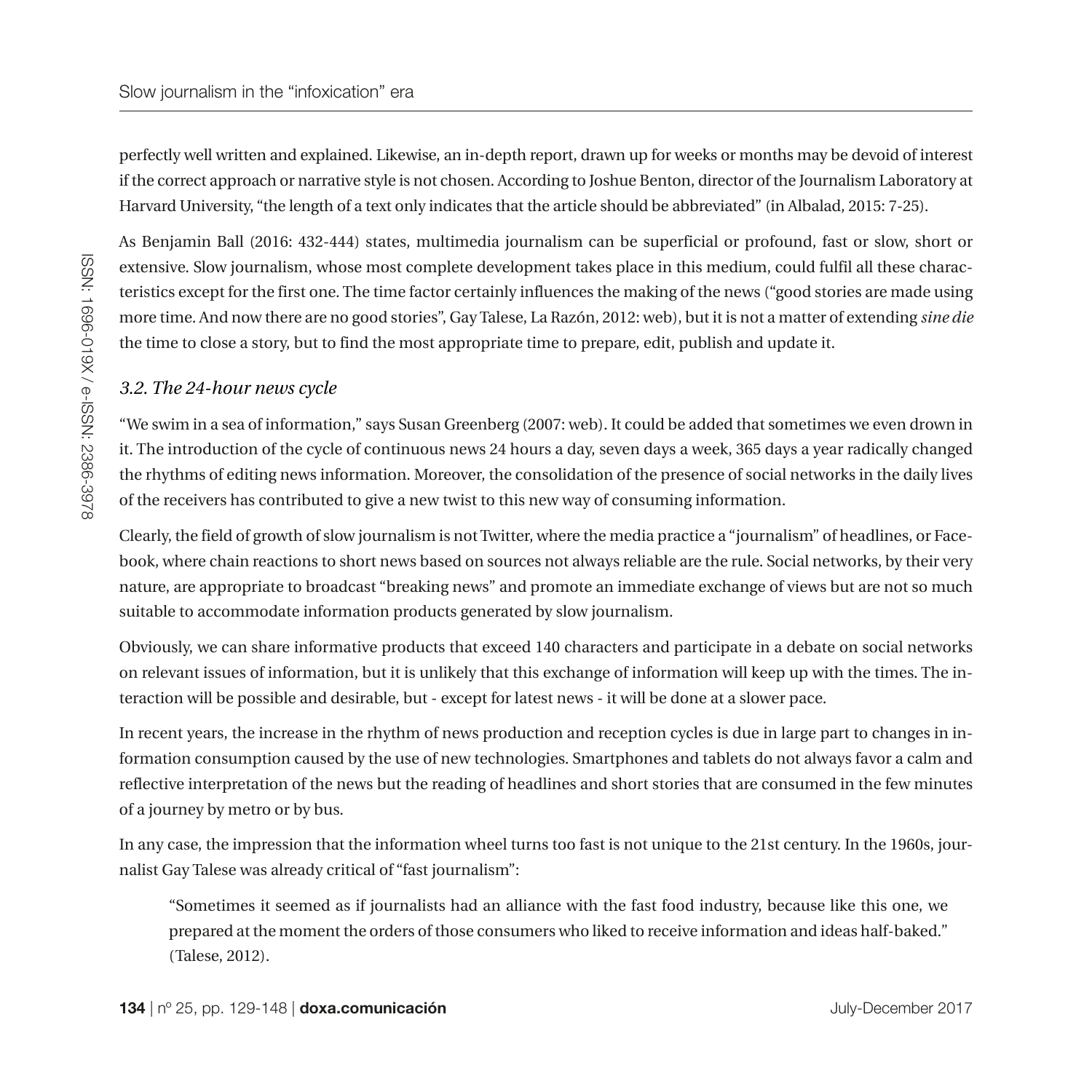At present, authors such as Martín, Torregrosa and Serrano (2010: 5-6) have voiced their opinion against "simultaneity journalism" that forces journalists to "reduce novelty to pure data, to detail." And as Honoré (2005) understands that the "slow" philosophy does not promote slowness but the search for an adequate pace, this essay argues the need to find an appropriate periodicity to produce digital information. Which means that the intervals of time to produce -and consequently to consume- news must be increased. Although it is true that the Internet also allows the consumption of information in the long term -news posted on cyberspace for an indefinite period of time and that are later retrieved by means of search engines-, the aim now is that fast breaking news are at all times relevant to the receivers.

To try to stop the information saturation generated by the profusion of press agency news that are reproduced with hardly any changes by mainstream media, it is necessary to invest in the human factor. It would be worthless to reduce the pace of news updating if the stories had not been previously elaborated according to the principles of quality, rigor and objectivity, which are inherent to good journalism.

The frantic pace of news updating in online media editions is due in many cases to the fact that journalists themselves have skipped some (or even several) steps in the process to find and check sources. Seized by the rush they are compelled to correct inaccurate, confused or false data. As Rosenberg and Feldman (2008) argue, "every mistake made in the newsroom, in the end is the consequence of an overwhelming ambition to be the first."

In these cases the media risk losing their credibility. If a reader placed his trust in a particular medium to follow a news story and detected mistakes or did not obtain the information wanted for being scarce, repeated or inaccurate, he would immediately turn to another medium, taking into account that we live in an extremely competitive and atomized information system.

In addition, journalism that bets on these practices ends up being stereotyped and oversimplified (Drok and Hermans, 2016: 539-554) and the media that defend it end up becoming irrelevant. The triviality is achieved by writing news headlines and keywords aimed at indexing robots and not readers with human form. The journalistic style is affected, as well as the narrative structure and the contents, and finally, the visibility obtained by means of the search engines algorithms is lost in practice by offering information that is too simple, not at all remarkable and globally unattractive.

The application of the principles of slow journalism in the production of latest news could improve this situation. A more complete, better-informed brief or news report that includes audio-visual resources coordinated with the narration will capture the attention better and retain it for a longer period of time, as have proven the empirical results regarding audiovisual media (Benaissa, 2012: 28). It would be a matter of organizing the data in more in-depth stories that would be written with some more useful time.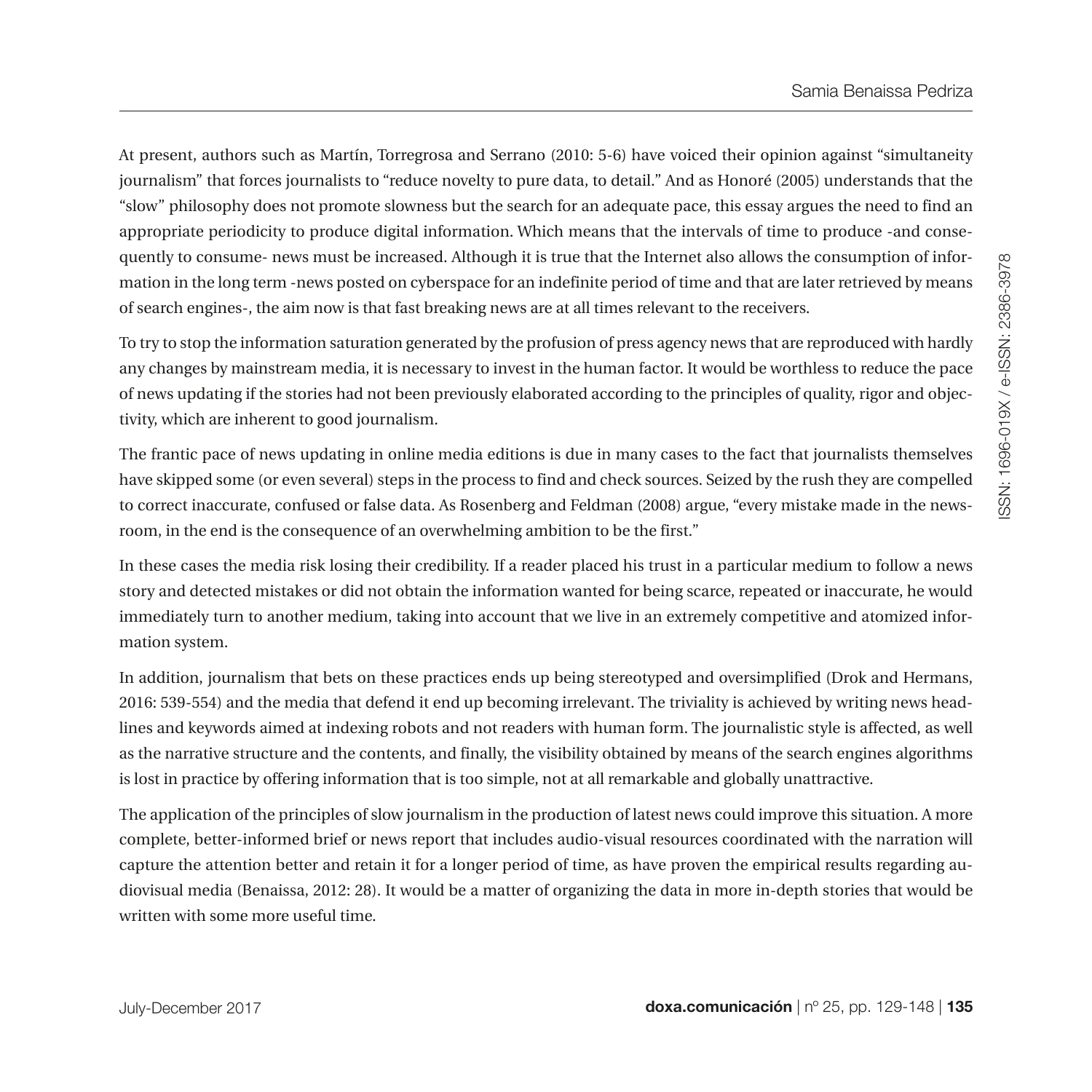Some examples of this type of informative pieces can be found in the daily reports published by the mainstream media in their online editions1 . Sometimes newspapers like *ABC* or *El País* publish news produced under the principles of slow journalism that incorporate podcasts or short stories that include data visualization graphics. Nevertheless, this practice is more common and more developed in international media like *The New York* Times or *Le monde*. The truth is that Spanish media prefer to reduce news production times by including short videos with basic information that reiterates and does not complement what is stated in the text, and practice "slow journalism" in genres that are not so close to the media spotlight (descriptive reports, in-depth reports).

As Chung and Yoo (2008: 375-397) maintain, continuous updating is a practice appreciated by the target audience of a digital medium. However, Megan Le Masurier also understands that the rush to produce information in near real time is the cause of the loss of accuracy of the stories and its lack of verification (Le Masurier, 2015: 138-152). The importance that slow journalism grants to the verification of the sources acts as a shield against the news disseminated both by prestigious media that have neglected this process and through non-media channels that have not established specific control mechanisms (social networks, platforms like Yahoo, search engines like Google and news aggregators).

The situation described occurred in a real case: when the Spanish newspaper *El País* rushed in publishing an international breaking new in the year 2013 on the then president of Venezuela, Hugo Chavez. On that occasion, *El País* would not have had to suffer a loss of prestige if, by publishing on the front page an image of the former president being operated during his illness, the medium would have carried out a rigorous fast-checking process. The picture, which was seen around the world and was published as a scoop, turned out to be false. The newspaper had to apologize for not verifying its sources and find out through social networks, which was the true origin of the picture (a video of an anonymous patient published on You Tube) (*El País*, 2013: web).

Journalistic credibility is also questioned because of the false news that is published and consumed immediately in social networks. Although fake news is not something new in journalism, its speed of propagation now equals that of the rest thanks to these new information exchange platforms. The superabundance of information and the relaxation in the control of the sources favor the circulation of fake news in social networks like Facebook, who recognize that they are making efforts to control the veracity of the news: "Although we do not write the news that you read and share, we recognize that

<sup>1</sup> By way of illustration, read the news reports on the terrorist attacks committed in Europe and in the city of Barcelona in August 2017 published by the digital editions of the newspapers *Le monde* and *The New York Times* on 18 and 19 August 2017. The first report is on the practice of vehicle abuse as a new way of committing terrorist attacks. The report includes graphs of data visualization that contribute to explain quickly and effectively aspects that are dealt with in greater depth in the text. The second report, relating to the attack with a car collision perpetrated on the Ramblas of Barcelona, includes a brief chronological account of the facts that effectively coordinates the pictures and the text of the narration. The web references of both pieces are included in the bibliography of this essay.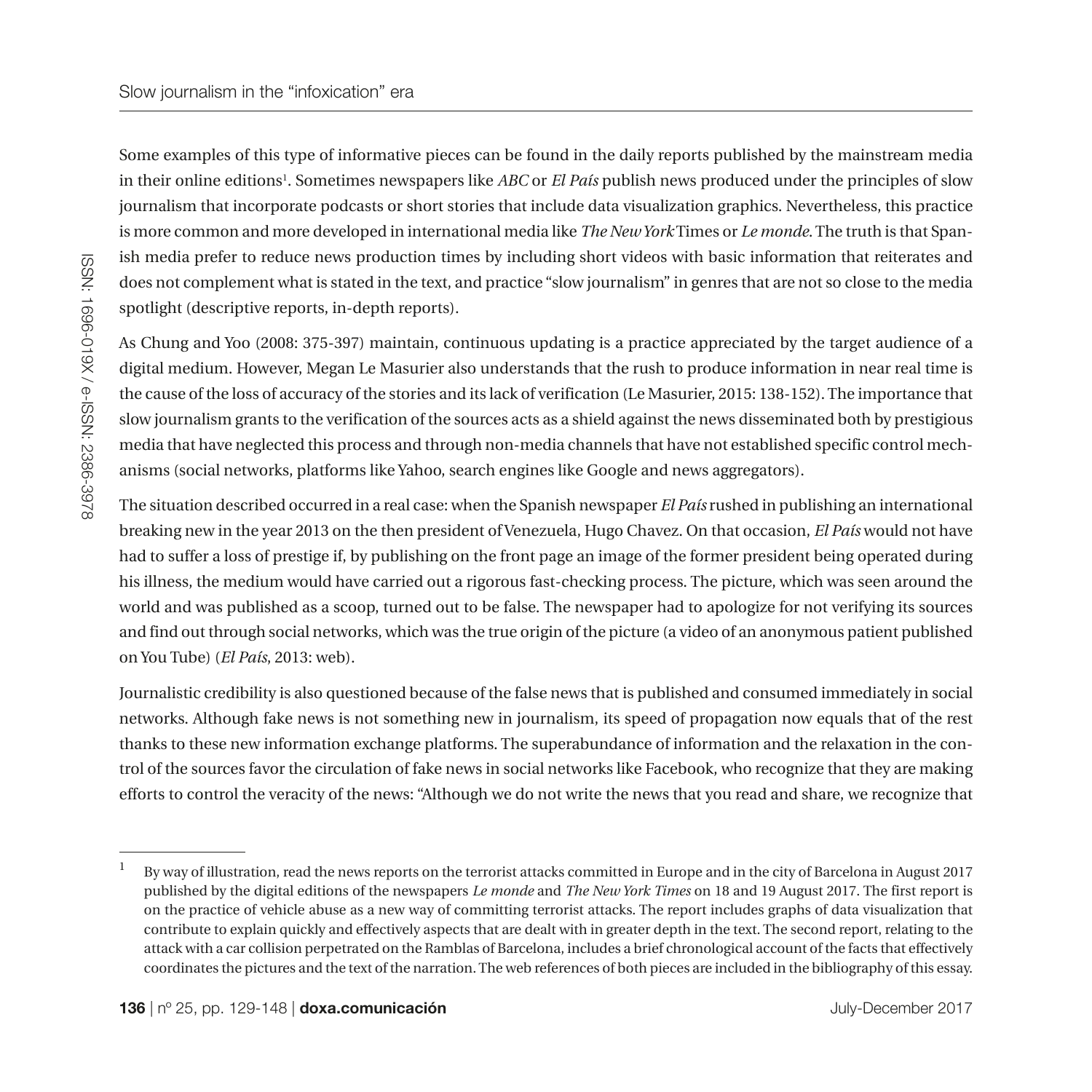we are more than a distributor of news. We are a new kind of platform for public speaking and that means we have a responsibility to enable people to have the most important conversations", they say from Facebook (*ABC*, 2016: web).

Also Google and Bing are becoming aware of the importance of fighting the spread of false news indexed in their search engines. Both have incorporated a new web code (Claim Review) that identifies and highlights the news in Bing, Google and Google News that have passed a fast-checking process. Media associations such as PolitiFact or the non-profit Fast-Check.org website have already adopted this same schema.org´s code (a joint tagging initiative of Yahoo, Google and Bing created in 2011).

Although prestigious journalists such as Christine Ockrent celebrate that social networks and Internet giants are beginning to react (*Le petitjournal.com*, 2017: web), one might have to ask the question of whether this is their true purpose. Because Internet search engines and social networks are not journalistic companies or mass media even though they are present and exercise a different type of mediating function in the information universe.

The problem is aggravated when the media themselves seem to be abdicating their traditional verification functions. Mainly because non-reliable news are circulating in real time in social networks that, furthermore, do not feel the obligation to control the information that their users share in a rigorous way. Anyway, many media, including *The New York Times*, who has decided to reduce its number of publishers and hire more editors in order to accelerate the production of news and be more competitive, are adopting this trend. The newspaper, which so far now had two news verification filters, will have only one (*El País*, 2017: web).

Coddington, Molyneux, and Lawrence (2014: 391-409) warned of this recent practice: "journalists use technology to convey statements and opinions quickly rather than focusing on details." However, fortunately, not all major media share this view. Nick Petrie, head of digital information at *The Times of London* and *The Sunday Times*, says the media have always been verifiers of news and that this service to society is now more necessary than ever. In addition, he rejects "the constant publication of news by the mere fact of being new and not better" (Petrie, 2015: web).

Checking sources, citations and declarations is part of the usual practices of slow journalism, although it is true that organizing an effective fast-checking service is not available to all newsrooms. Mainly for small and medium-sized media that cannot face its financial costs. And unfortunately, it does not always guarantee the achievement of the expected results. Even prestigious publications in the field of slow journalism like *The New Yorker* have starred embarrassing moments like the publication of a preview of the last book of Gay Talese, *The Hotel of the Voyeur*, without having sufficiently checked its sources. Virtually everything in it turned out to be false (real stories from a roadside motel in the United States, including an alleged murder that never took place) and was coming from an unreliable source.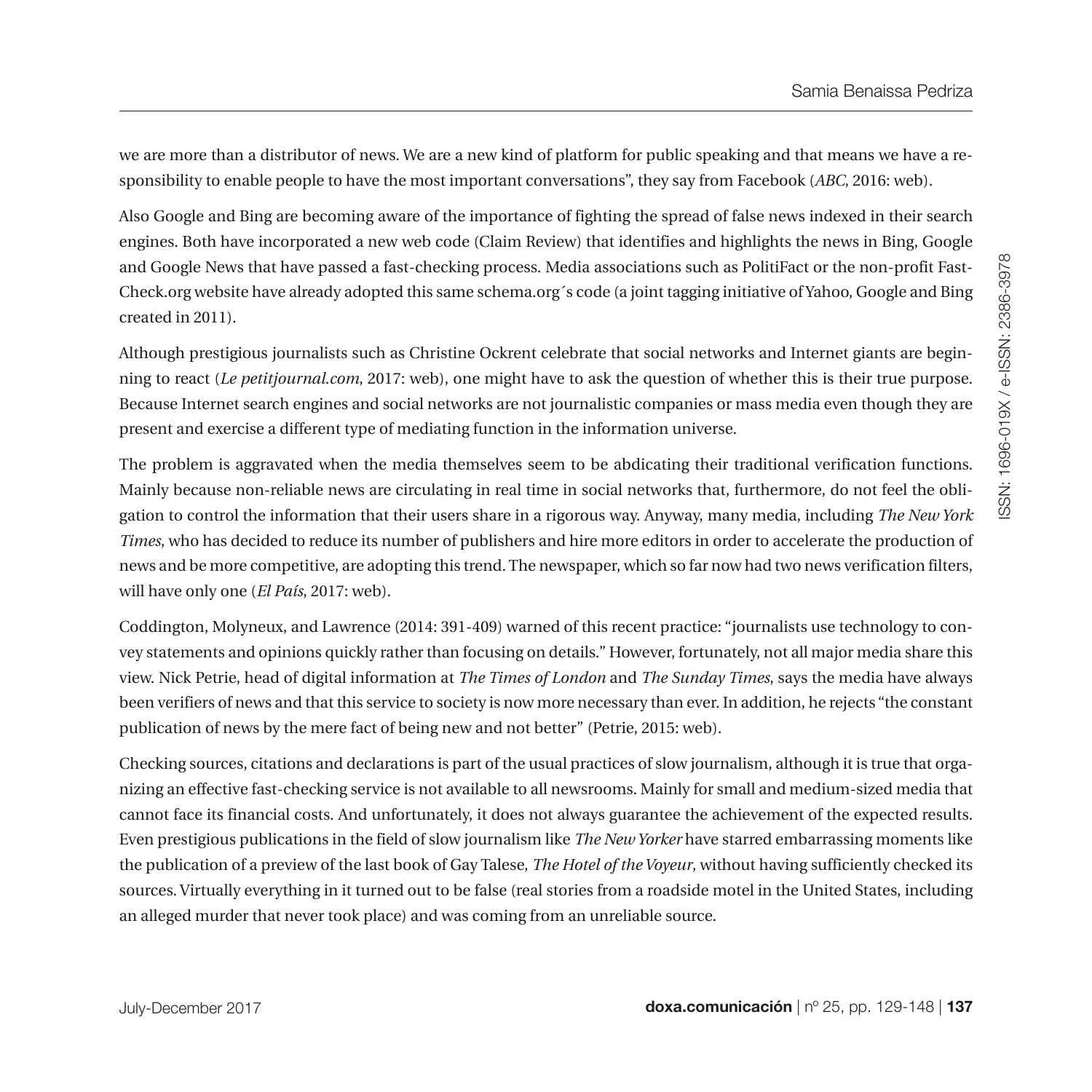#### **3.3. Making good journalism is not cheap**

Many of the publications devoted to slow journalism are independent of large media groups. They do not have the means to investigate everything they want or to pay for the services of a fast-checker. But they have other alternatives: good journalists, creativity and a business vision to detect a market niche that is scarcely being covered by the mainstream media, which are interested in developing other more profitable information markets such as mobile journalism. Dean Baquet, director of *The New York Times* confirms this:

"Someday, that has already arrived, almost everyone will read the news from the mobile. (...) The public still wants to read long news, great reports, keep reading the traditional, but we have to offer other things as well. The goal is to make people read us in the transformation that the world lives. And for that you have to adjust to the pace of technology". (Baquet in *XL Semanal*, 2017: 18-19)

While large media use their human resources to investigate, verify sources, edit videos or design creative infographics with little added cost, the new information companies that specialize in slow journalism seek their funding sources in alternative markets.

The business model adopted by these new independent journalistic companies differs relatively depending on each publication, although all agree on one point: the willingness not to depend on the advertising revenue that characterizes the functioning of traditional media. On the one hand, because they intend to preserve their editorial independence, but also because they consider that the advertising model attacks the direct relationship between journalist and reader that they intended to establish (Dowling, 2015: 530-546). Income comes from sponsorship, crowdfunding, native Internet advertising and subscriptions. US companies, which share another business culture, are more likely to generate revenue from sponsorship while European media get most of their resources from crowdfunding and, especially in Spain, from subscriptions.

The cases of *Jot Down* and *CTXT* in Spain represent an alternative to the traditional business model based on the combination of advertising revenues and sales of copies. Both publications have specialized in slow journalism. The first, a digital cultural magazine born in 2011, also publishes a printed magazine in which there is no advertising but a small space (about 10%) for sponsors (Breiner, 2015: web). The magazine is distributed monthly with the printed edition of a large medium like *El País. Jot Down* bills at present one million euros per year.

*CTXT* was founded by Miguel Mora, an expert from *El País* with the motto "proud to get the latest news." The publication is freely accessible and is funded by means of crowdfunding (it raised almost 100,000 euros from its readership over a period of two years) and a reduced percentage of classic advertising (14,000 euros in the same period of time). *CTXT* is still active three years after its launch.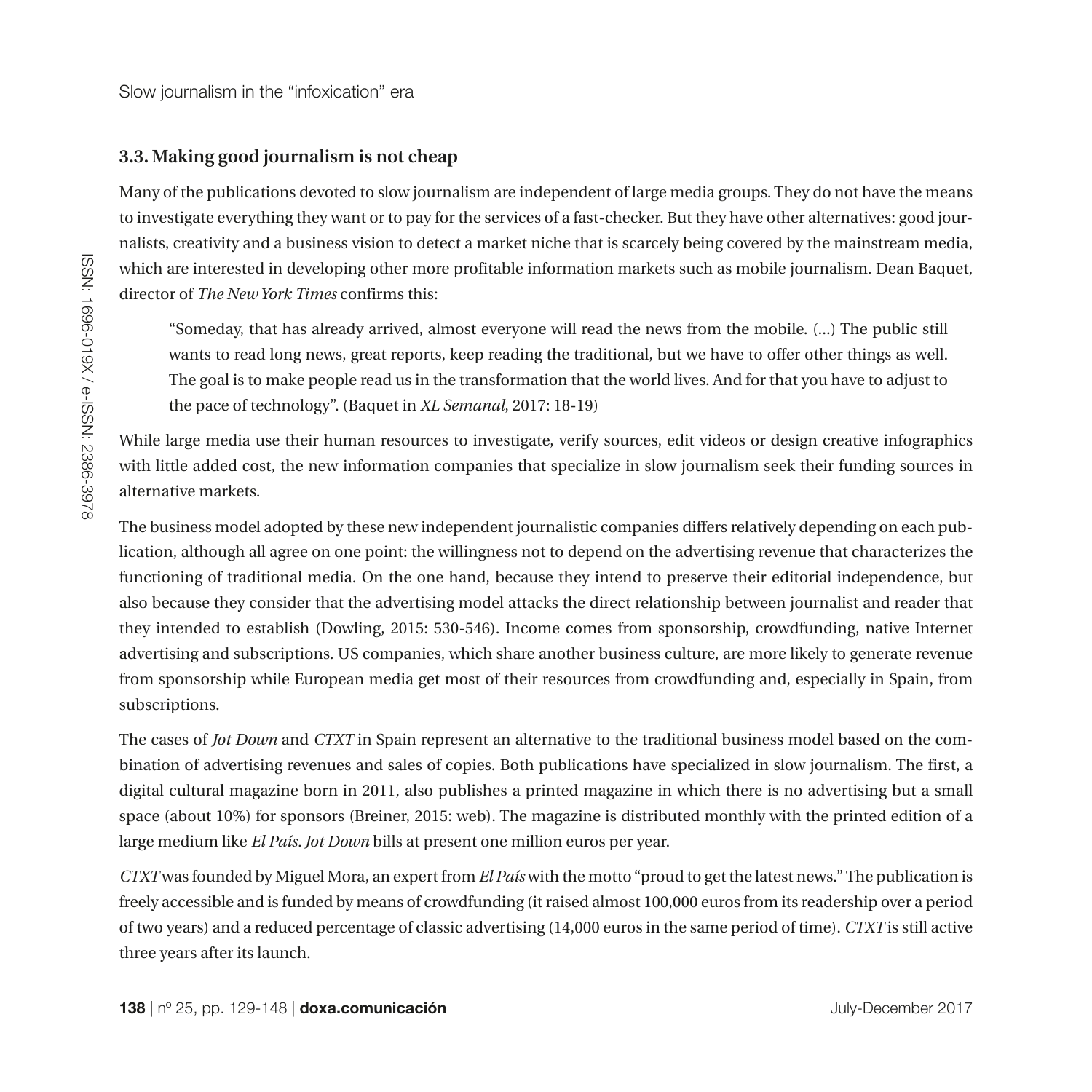Few publications can survive solely with the benefits of selling copies or subscriptions, even if that is the ultimate goal. *De Correspondent*, a Dutch medium that began its journey thanks to a crowdfunding campaign, is financed by subscriptions but accepts donations to pay for the translations of their articles, while the British *Delayed Gratification* offer their information products free of charge as a way to promote their printed pay magazine.

*The Atavist*, a US magazine that only publishes a new story a month, earns revenue on various multimedia platforms through an App, although its main sources of income are subscriptions, the sale of articles and the sale of rights to other formats. For its part, news aggregator *Longform* gets the bulk of its sponsorship income from the University of Pittsburgh (USA) but requests donations on its website, which also includes some advertisements.

Despite the difficulty of financing an independent media in times of crisis, the conclusion is that the digital publications specialized in slow journalism have adopted a business model that is viable and depends mainly on the acceptance of its public objective. The success of each publication will depend more on the quality of its information products and their visibility in cyberspace than on the income obtained by other concepts, as in the traditional model.

On the other hand, the reduced organizational and cost structure of these new media will allow them to have a greater capacity to innovate and experiment with new products and information formats without fear of failure.

# **3.4. The slow journalism genres**

All these publications and a few more (*Narratively, Aeon, ProPublica, Long Play, Ricochet, XXI, The New Yorker*) are the ones that set the tone for news products and journalistic genres of slow journalism. Some put the accent in the narrative (*The New Yorker*, the French *XXI*), others in the elaboration of a multimedia story (*The Atavist*), but all strive to renew journalistic genres at a time when, thanks to technological advances, almost everything is possible.

Major digital media seem to be relegating the practice of slow journalism to the genre of in-depth reporting, not too detached from a current topic but renewed by the incorporation of a high load of visual elements (data, interactive graphs, statistical tables). The latest information trends go even further and include reports of immersive journalism (reports recorded with 360-degree cameras, in 3D or augmented reality).

Although in the beginning it could be thought that the genres that are most conducive to telling stories in depth are the interpretative ones (chronicles and reports) - and indeed, they are - in slow journalism there is also space for informative and opinion genres, and even for hybrid genres.

This essay has already discussed the possibilities offered by slow journalism to improve the quality of news and news reports released by the daily digital press, published even in a 24-hour news cycle. The genres of opinion, capable of condensing in a few paragraphs ideas and arguments that inspire reflection, are equally a good choice for readers who are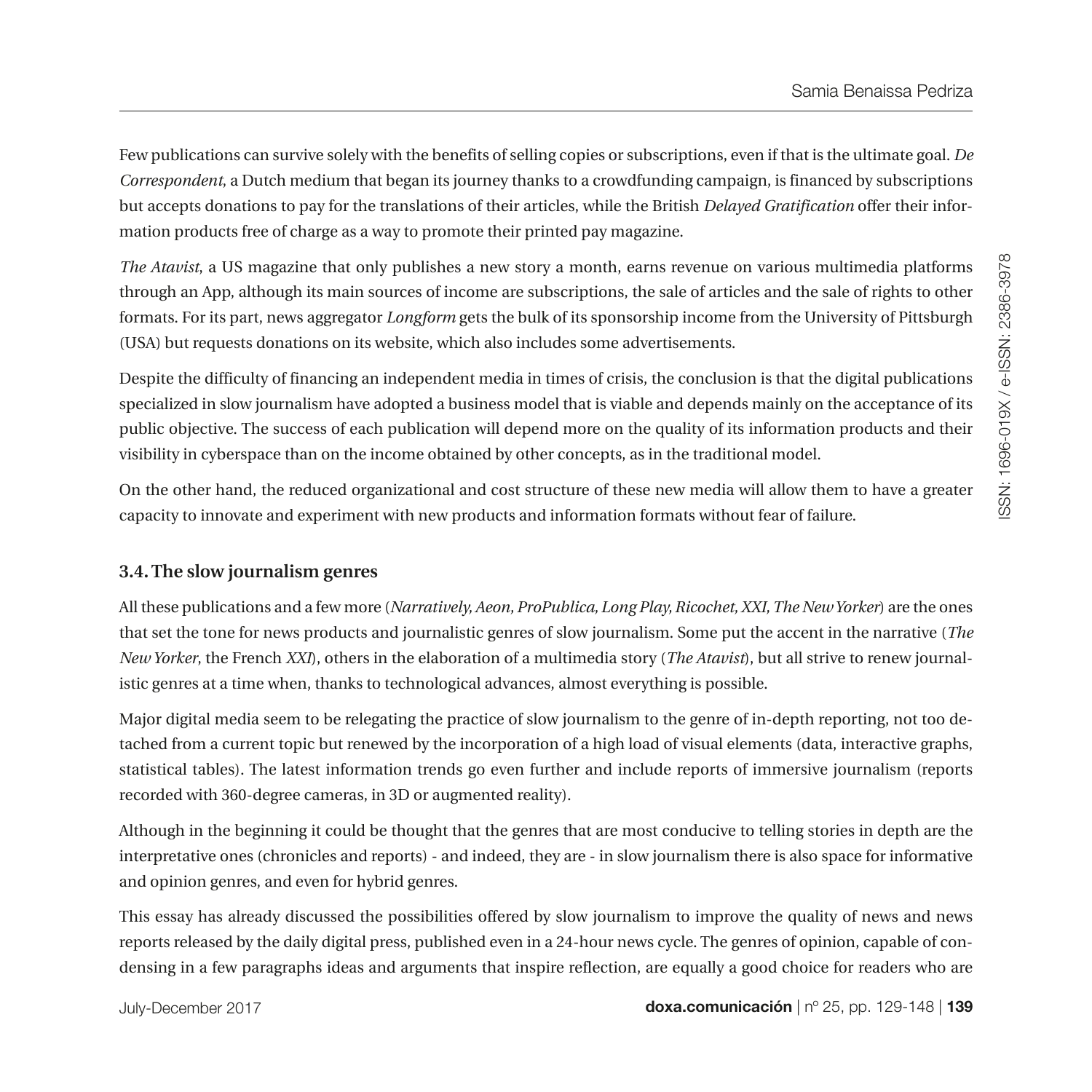demanding information but do not have time to address stories that exceed ten minutes of reading. The work carried out by a political analyst, an editorialist or an opinion writer can be as profound, serious and rigorous as that carried out by a reporter or a chronicler. And it also requires time to read, document, contrast data and sources, analyze them quietly, find arguments and, finally, expose them in a structured, talented and creative manner.

An example of how slow journalism can work with genres of opinion is the current Pulitzer Prize for best editorial. The 2017 award was given to Art Cullen, a founding journalist of The Storm Lake Times, a local Iowa weekly (USA), for his editorials based on in-depth regional research. The surveys, carried out by this modest medium with only 3,000 copies of circulation, lasted two years and were aimed at denouncing water pollution and corporate interests in local agriculture. The jury considered that the articles published over time on the subject revealed "tenacious reporting, impressive expertise and engaging writing" (*Pulitzer.org,* 2017: web).

"Slow journalism" also operates with hybrid genres. News stories and interviews are examples of how to squeeze the talent and narrative skills of journalists bringing together the best of diverse genres<sup>2</sup>. Using a novel approach, a personal style, playing with the narrative structure or doing data mining (knowing how to find hidden stories in data) are some of the manifestations of this creative way of reporting. If we also consider the possibilities offered by modern software programs to edit and design in multimedia mode, the final products generated by slow journalism are likely to achieve a more than remarkable journalistic quality. These products will then be released in the different formats available in the digital market: from mobile applications to e-books, podcasts and even video on demand or streaming.

Matthew Ricketson (2015: 507-520) analyzed the value of "longform journalism", or "long-running journalism", published in book format, a type of presentation that has been very little explored so far now in as much as slow journalism is concerned, but which should probably begin to be considered, at least in certain national markets.

As Erik Neveu points out, there are in France a set of digital publications dedicated to slow journalism that have invented a hybrid genre between magazine and book. The magazines, in paper version, are sold in bookstores and not in press kiosks (Neveu, 2016: 448-460). The experimentation with hybrid genres that are born from this type of journalism and that fuse with novels or essays seem to be raising the interest of major Internet companies like Amazon. Its Kindle Singles editorial allows the publication of informative pieces of up to 30,000 words, which is promoting the publication via e-book of an interesting number of books of this type written by specialized journalists.

<sup>&</sup>lt;sup>2</sup> An example of news elaborated with a reporting approach that meets the standards of slow journalism was published in the newspaper *El País* on March 6, 2012. The story was about the intervention of the NGO Caritas in "El Gallinero", a shanty town in Madrid: "Do you know who is the child Jesus? "," Yes, the son of Lucia. " In the same vein, the newspaper *Público* published an interview on April 8, 2015 titled "Living in full lung." In the interview with Raquel Nieto, a woman diagnosed with pulmonary fibrosis, the usual photograph of the interviewee was replaced by an illustrated portrait. In both cases the facts were narrated from an alternative point of view and with a fictional narrative style. The web references of both pieces can be consulted in the bibliographic section of this essay.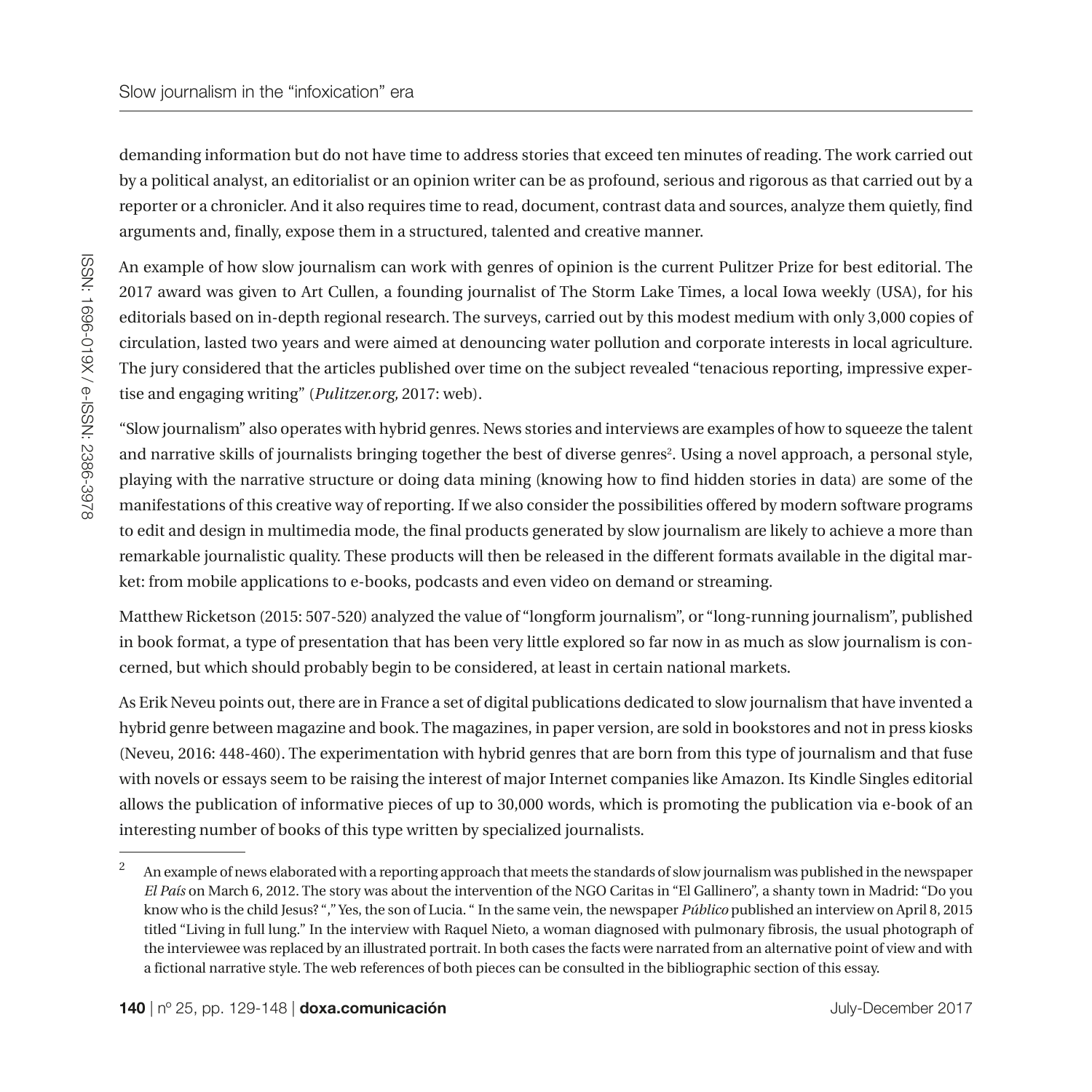On the other hand, is known the interest that has emerged in recent times in the United States for podcasts, which have ended up colonizing the iPods and smartphones of the country's young population. Listening to long-running radio programs, in-depth interviews and weekly episodes on the most varied journalistic stories has become a new trend in the country known for being the cradle of journalism, although unfortunately this practice does not seem to have taken root equally in all countries. Maybe it is only a matter of time.

Possibly with the passing of time, other audiovisual formats such as streaming or television on demand will be more demanded by the audience for the consumption of reports and documentaries elaborated under the premises of slow journalism. These genres seem to have disappeared from the television screens of general information networks for the benefit of specialized networks.

#### *3.5. Slow journalism´s audiences*

In the digital world, the value of the audience is calculated in quantitative terms: how many "clicks" have been registered in a web page, how many reactions or comments has generated a news item, how many times it has been shared in social networks.

But from a qualitative point of view it should be important to know what are the effects on the receiver of the news published on the Internet. Media that practice slow journalism are interested in having their readers understand all the information. They want them to remember it because it is useful and relevant, and that the analysis of the facts provided allows them to reflect on them and draw their own conclusions. And, if possible, that they share them. The authors of the Slow Media manifesto, David, Blumtritt and Khöler (2010: web) announce that this type of journalism is aimed at "prosumers", that is to say, active digital information consumers, which means establishing with the audiences a close listening and sharing of views relationship within user communities on social networks.

As Barranquero and Jaurrieta (2016: 521-538) point out, slow journalism addresses "a local or global audience that is interested in relevant information." This means that what characterizes the target audience of slow journalism is not their geographical location or their thematic preferences but their interest in knowing information that matters: new data not previously supplied, informational approaches that are away from the mainstream, deep analysis of the facts or informative threads that mass media have stopped following because they are not new. The scarce presence of this type of information in the most visited digital media displaces the interest of the audience towards other spaces where are published all sorts of articles, reports and informative pieces inspired by the principles of slow journalism. Specialized websites, digital magazines, blogs and news aggregators bring together these specific reader communities.

However, slow journalism does not have to address exclusively an elitist, aging audience with a higher academic background. A study by Drok and Hermans (2016: 539-554) in the Netherlands revealed that a considerable percentage of the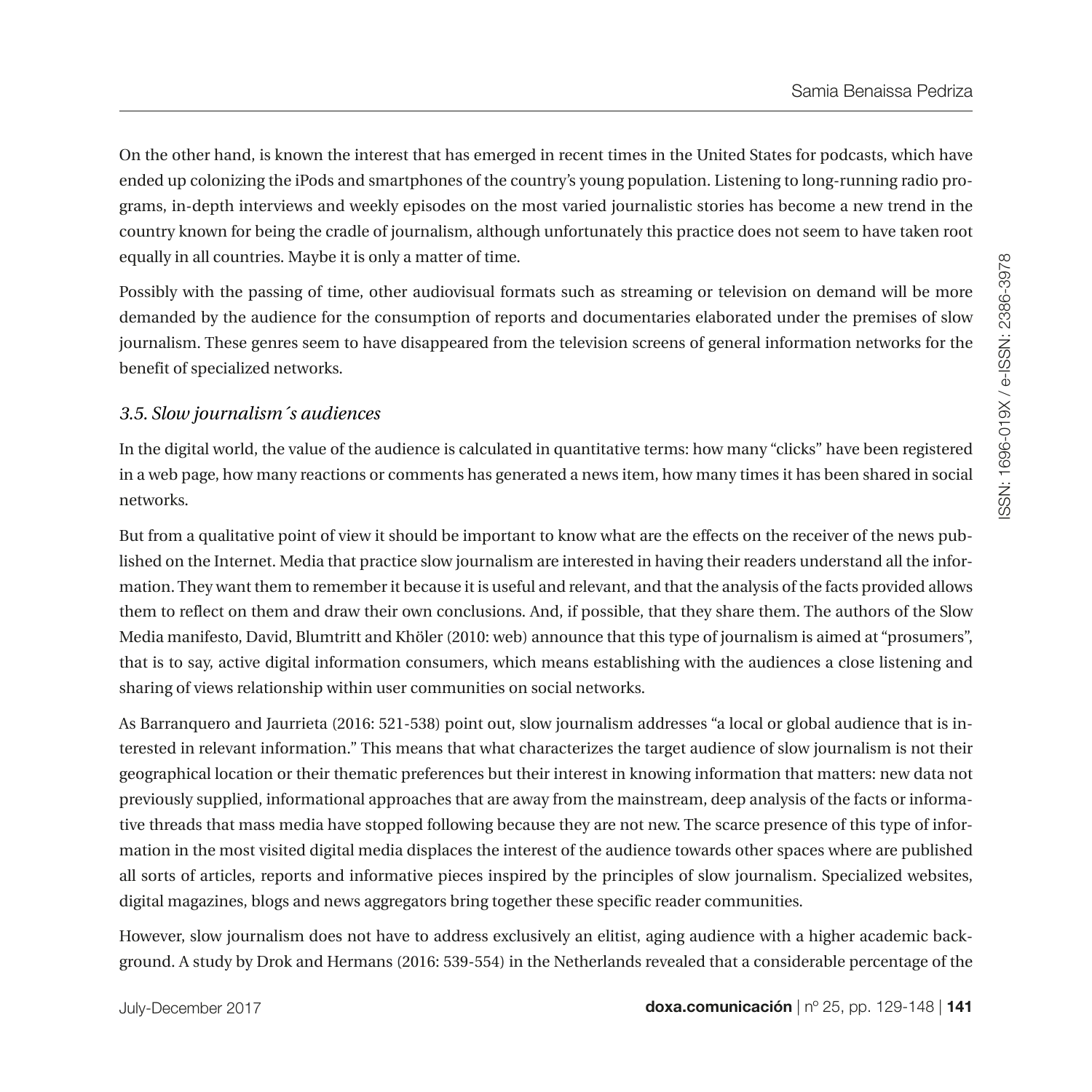population between the ages of 15 and 39 would like journalistic information to be more "investigative, inclusive, cooperative and constructive".

Another study by Lamb (2013: 10-11) on the American population indicates that 44% of tablet users use them to read investigative journal articles or in-depth reports. In addition, among the improvements proposed in the digital press the participants cited: "include more narrative journalism", "provide a list of experts and resources consulted" and "provide ways to comment on the topics suggested in the articles." Moreover, the provision of extra content and the inclusion of informative graphics and data visualization occupied some of the highest positions in the classification of the aspects most appreciated by digital press readers.

The results of the empirical studies practiced point towards the existence of a remarkable mass of readers interested in slow journalism. It is an audience accustomed to handling mobile devices that favor interaction between users -many of them digital natives- and who is receptive to transmedia and multimedia narratives. These types of narratives are appropriate to practice good slow journalism as they help to enrich and renew traditional genres such as reports, chronicles or in-depth interviews with features of the digital age. The information provided in layers (the background in a video, the facts in the text, the analysis in an infographic, the subjects of the information portrayed in photographs and the opinion expressed in illustrations) is thus more attractive and easy to assimilate.

Transmedia and multimedia narratives also promote the interaction between the public and the producers of news. Audiences participate in the narration, not only by visualizing graphics, photographs and videos or by listening to audio files, but now also through the new possibilities offered by virtual reality and video recording in 360 degrees. These technologies allow the reader to enjoy new narrative experiences -more direct and personalized- in the context of immersive journalism, an informative sector that is still in development, but who is very interesting for the evolution of slow journalism.

However, it is always advisable to make an intelligent use of these new technologies, who are appropriate for enriching an informative story, but which alone cannot construct a story in all its complexity. As Martin Baron, director of the Washington Post says, "no technological tools in the world can replace good journalism" (APM, 2017: web).

# *3.6. A new definition of slow journalism*

The analysis of the context in which slow journalism is born and works generates a series of reflections on its nature, its professional practice and the type of audience to which it is directed. The performance of the current information system and the development of new technology-based information products reflect the need to revise the concept of slow journalism that most of the doctrine has been handling so far now.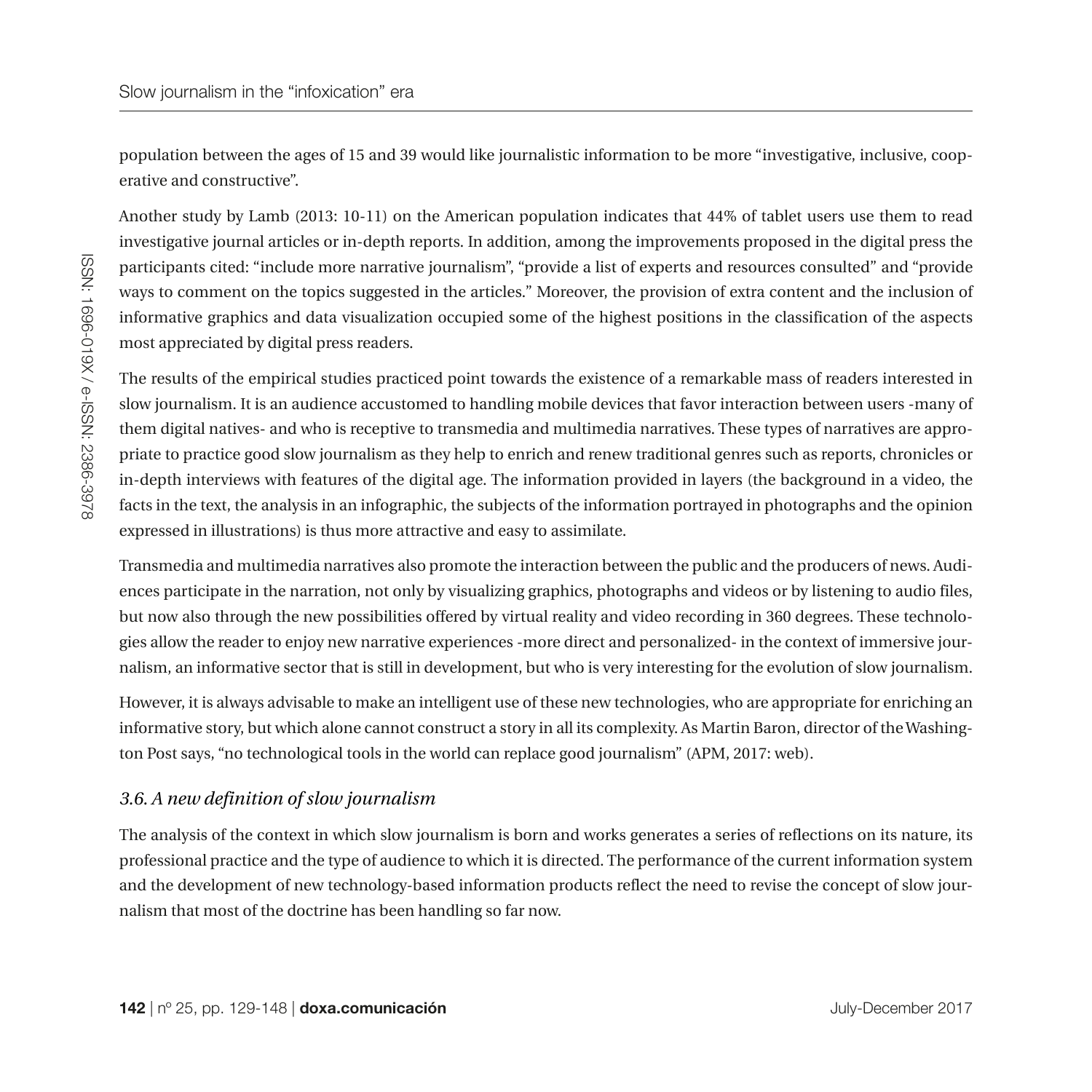Therefore, and based on what has been discussed previously in this essay, a new operational definition of slow journalism is proposed. Contrary to most doctrine, this would not be a genre but a process, understood as a set of professional practices, applicable to all journalistic genres and tending to efficiently adapt the times of production and updating of journalistic information in order to provide the readers with relevant, reliable, sufficient and added value information. Its historical relevance is justified by the particular climate of "infoxication" generated by the intense and swift exchange of information flows in the era of Internet and social networks. In that sense, slow journalism aims to be useful to fight against the misinformation propagated in these new digital spaces of information exchange.

Slow journalism is conceived as a transverse stream aimed at increasing the quality of digital information products, adding value through context, analysis and the interpretation of the facts, which are narrated rigorously. Slow journalism benefits from the technological innovations to renew journalistic genres and addresses a global audience, familiar with the use of social networks and the consumption of audiovisual and multimedia products.

The proposed definition shares with the majority of experts the "quality" factor to which they refer in a large part of their contributions (Greenberg, 2007: web: Neveu: 2016: 448-460), and that must necessarily be present in the informative products resulting from slow journalism.

However, the new definition does not exactly coincide with the theories of academics regarding the factors "time" and "length", although it aligns with the idea of "rethinking" the information production times enunciated by Rosique-Cedillo and Barranquero-Carretero (2015: 453). As has already been stated and argued above, it is perfectly feasible to write short texts that are both profound and rigorous and have been produced in a reasonably short time (editorials, opinion articles, daily reports and news written with a reporting approach).

# **4. Conclusions**

The pace of production and dissemination of digital information at the beginning of the 21st century presents a challenge for any actor who participates in the current information ecosystem. The 24-hour news cycle is certainly a challenge for slow journalism, but this "slow journalism" is also an incentive for those who produce instant news, poorly worded, little or not checked at all and who are increasingly disliked for its low quality information.

It is undeniable that audiences continue to demand a space for brief journalism, almost "headline journalism", that reports the essential facts in a short time. That seems to be the trend in the future according to the experts' forecasts, but we also should reserve spaces that report current issues with depth and slowness. And not because it is a question of professional ethics, but because there is a clear demand from the audience.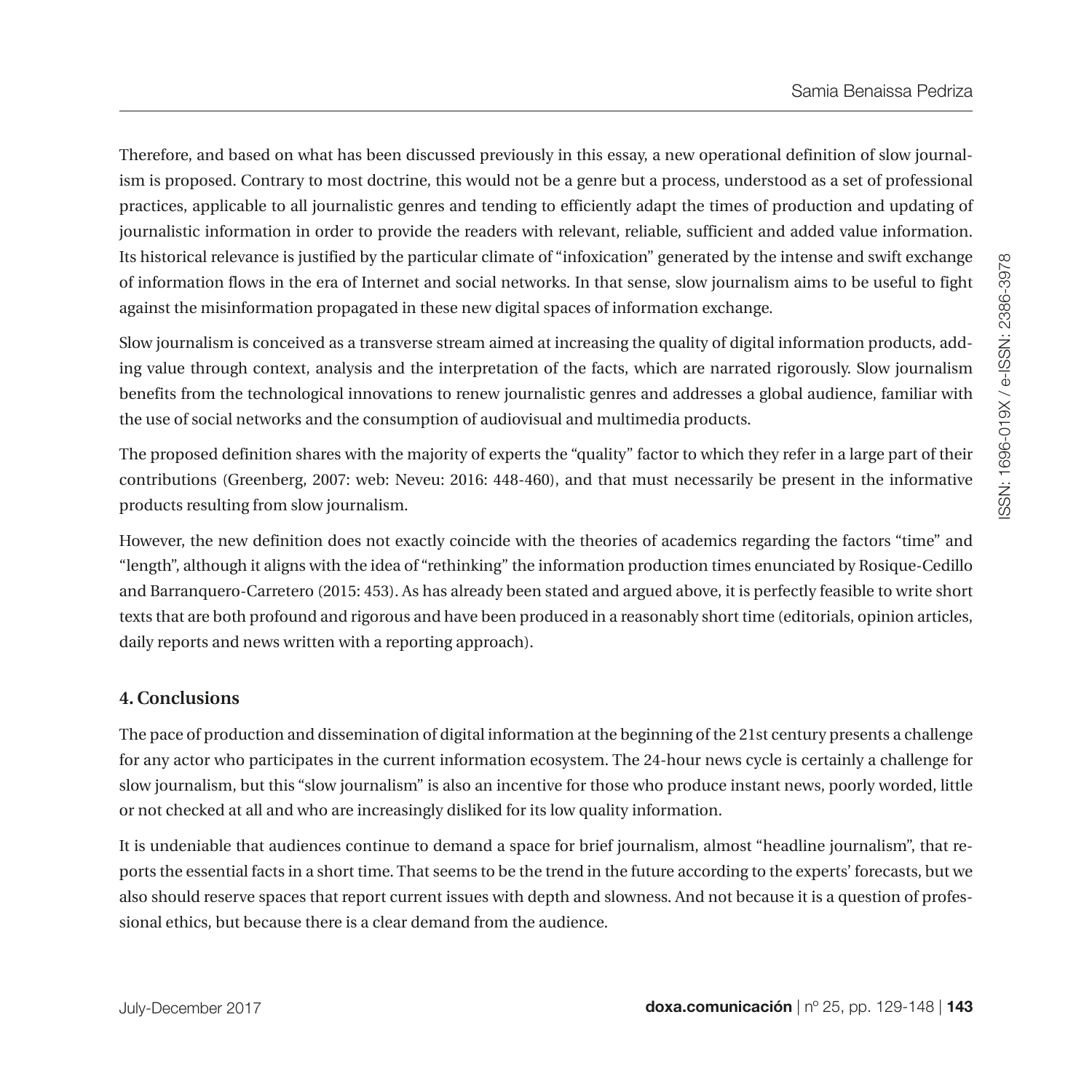Slow journalism, a genre of its own or a set of journalistic practices, depending on the point of view, might be considered a historical evolution of that careful journalism of the sixties, but it is actually more than that. It is a new way of practicing quality journalism in different genres and technological formats, using the time necessary to guarantee the audience optimal quality standards.

It has been shown that slow journalism can also be effectively practiced in the fast-moving side of the Internet -which requires constant renewal of content- in both informational and hybrid genres as well as in genres of opinion. Nevertheless, where slow journalism develops best is in its other facet, the one dedicated to the slow and timeless consumption of information. Data that remain the longest time in cyberspace are not short news but long texts. This is how the Google algorithm works. But it takes time to produce in-depth information.

Transmedia and multimedia narratives foster the development and renewal of interpretive genres, which are the most often used by slow journalism. Now chronicles and reports explain complex facts with all details in interactive graphics, in three dimensions or recorded with 360 degree cameras. But investing in these technologies is not cheap. And it is a paradox that mass media are the least interested in allocating resources to finance this type of journalism, which continues to be demanded by the public.

The business model adopted by news organizations that have specialized in slow journalism does not differ from other media that operate outside the large media groups. Their income comes from collaborative economy, sponsorship and subscriptions. Despite not having the structure and resources of mass media, they have proven to be viable, reasonably profitable and attractive in terms of audience.

Slow journalism is therefore able to interest a general public that consume latest news produced with rigor and quality, and at the same time other communities of users gathered around specialized publications that tell stories in depth, in an original and attractive way, through multimedia content that can be shared and exported to different platforms.

Slow journalism undoubtedly plays a relevant role in the current information system as it acts as a barrage of contention against misinformation, information saturation and the uncontrolled circulation of unreliable information on the Internet and social networks. Anyway, it will be interesting to see how this journalistic trend will evolve in a future that informatively speaking was already glimpsed half a century ago but that is definitely here.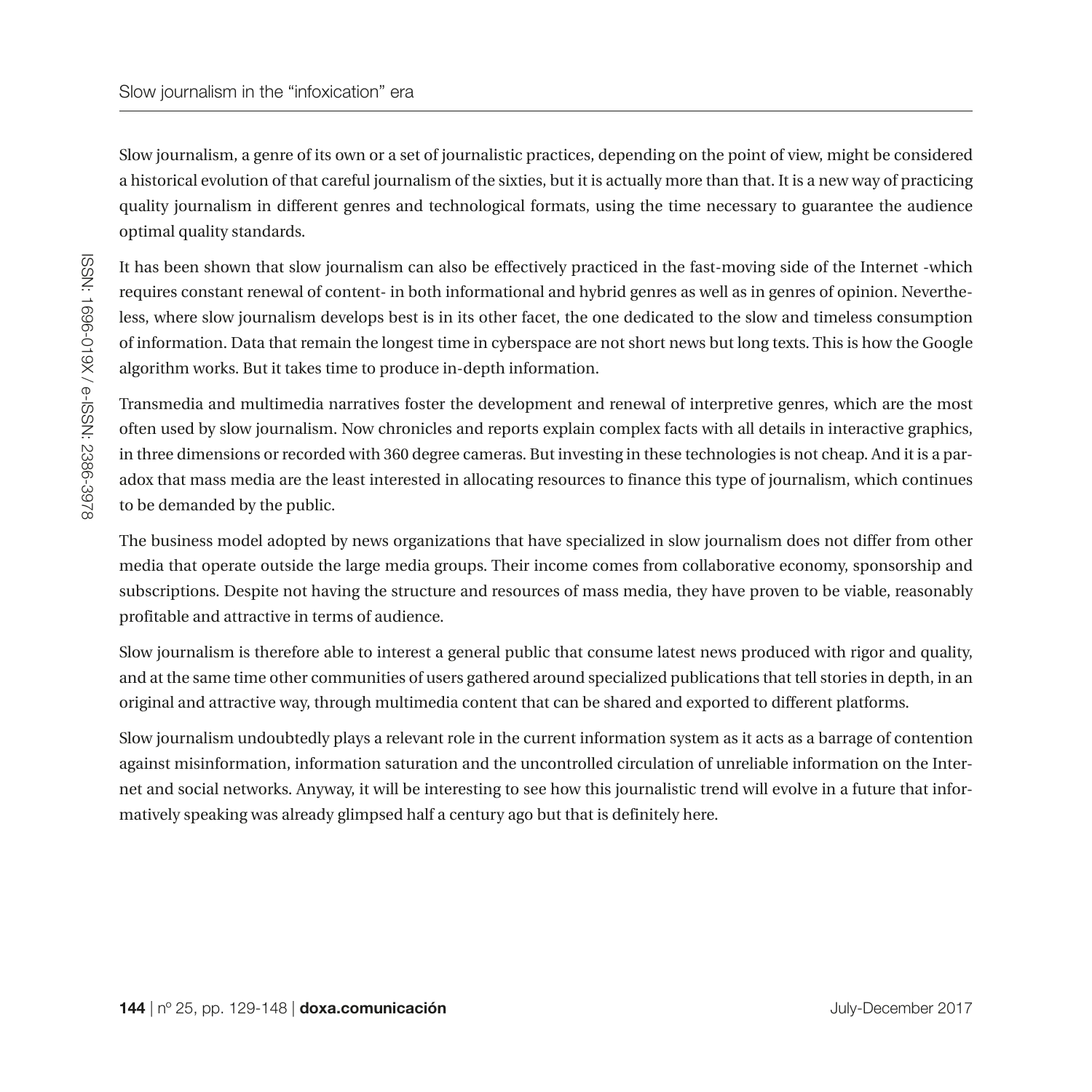# **5. References**

*ABC*. News article (16/12/2016): "El mecanismo de Facebook para atajar las noticias falsas: colaborativo y visual". http://www.abc.es/tecnologia/redes/abci-mecanismo-facebook-para-atajar-noticias-falsas-colaborativo-y-visual-201612161018\_noticia.html [Consulted 16/12/2016].

Albalad J.M. (2015): "Slow journalism para una nueva audiencia digital. El caso de Longform.org (2010-2015)", *Revista de Comunicación* 14, pp.7-25.

*APM* (Asociación de la Prensa de Madrid). Article (26-01-2017): "Martin Baron, ante los desafíos de la profesión: 'Las cualidades que más necesitamos los periodistas son coraje y valentía'". [http://www.apmadrid.es/martin-baron-ante-los-de](http://www.apmadrid.es/martin-baron-ante-los-desafios-de-la-profesion-la-cualidad-que-mas-necesitamos-los-periodistas-es-coraje-y-valentia/)[safios-de-la-profesion-la-cualidad-que-mas-necesitamos-los-periodistas-es-coraje-y-valentia/\[](http://www.apmadrid.es/martin-baron-ante-los-desafios-de-la-profesion-la-cualidad-que-mas-necesitamos-los-periodistas-es-coraje-y-valentia/)Consulted 26/01/2017].

Ball, B (2016): "Multimedia, Slow Journalism as Process, and The Possibility of Proper Time", *Digital Journalism* v.4, n.4, pp. 432-444.

Barranquero A. y Jaurrieta, G. (2016): "Slow Journalism in Spain. New magazine startups and the paradigmatic case of Jot Down", in Journalism Practice v.10 n. 4, pp. 521-538.

Belt, D. (2015): "Slow Journalism and the Out of Eden Walk Pages", *Digital Journalism* v. 4, n. 4, pp. 547-562.

Benaissa, S. (2012): "La comprensión y retención del mensaje informativo por la audiencia de televisión", *Icono 14* v. 3, pp. 202-227.

Breiner, J. (2015): "Cultural Publication Flirts with the 'Dark Side' in Spain", Blog *News Entrepreneurs.*[http://newsentrepre](http://newsentrepreneurs.blogspot.com/2015/07/digital-publication-flirts-with-dark.html)[neurs.blogspot.com/2015/07/digital-publication-flirts-with-dark.html](http://newsentrepreneurs.blogspot.com/2015/07/digital-publication-flirts-with-dark.html) [Consulted13/02/2017].

Chung, D. S. y Yoo, C.-Y. (2008): "Audience motivations for using interactive features: Distinguishing use of different types of interactivity on an online newspaper", *Mass communication & society*, v. 11, n. 4, pp. 375-397.

Coddington, M., Molyneux, L. y Lawrence, R.G. (2014): "Fact Checking the Campaign: How Political Reporters use Twitter to set the Record Straight (or not)", *The International Journal of Press/Politics* v. 19 n. 4, pp. 391-409.

David, S.; Blumtritt, J. y Khöler, B. (2010): Slow Media manifesto, *Blog Slow Media,* <http://en.slow-media.net/manifesto> [Consulted 16/08/2017].

Dowling, D. (2015): "The Business of Slow Journalism. Deep storytelling's alternative economies", *[Digital Journalism](http://www.tandfonline.com/toc/rdij20/current)* v. 4, n. 4, pp. 530-546.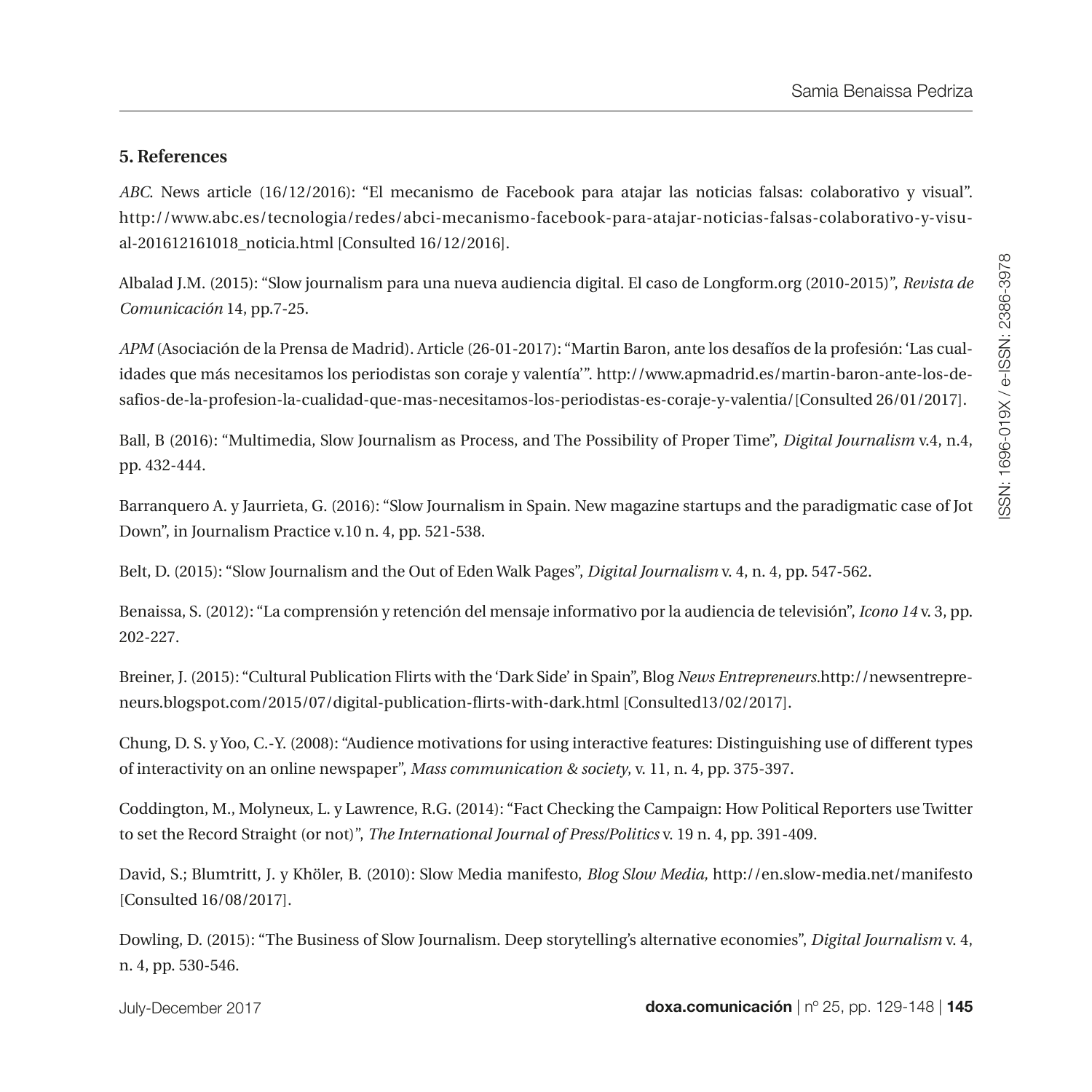Drok, N. y Hermans, L. (2016): "Is there a future for slow journalism? The perspective of younger users", *[Journalism Prac](http://www.tandfonline.com/toc/rjop20/current)[tice](http://www.tandfonline.com/toc/rjop20/current)* v.10, n.4, pp. 539-554.

*El País*. News article (06/03/2012): "¿Sabéis quién es el niño Jesús?", "Sí, el hijo de la Lucía" [https://elpais.com/](https://elpais.com/ccaa/2012/03/06/madrid/1331067655_629460.html) [ccaa/2012/03/06/madrid/1331067655\\_629460.html](https://elpais.com/ccaa/2012/03/06/madrid/1331067655_629460.html) [Consulted 17/08/2017].

*El País*. News article (24/01/2013): "La foto que *El País* nunca debió publicar". [https://elpais.com/internacion](https://elpais.com/internacional/2013/01/24/actualidad/1359060599_118030.html)[al/2013/01/24/actualidad/1359060599\\_118030.html](https://elpais.com/internacional/2013/01/24/actualidad/1359060599_118030.html) [Consulted 15/08/2017].

*El País*. News article (01/06/2017): 'The New York Times' reducirá el número de editores y elimina el defensor del lector". [http://cultura.elpais.com/cultura/2017/05/31/actualidad/1496256228\\_283175.html](http://cultura.elpais.com/cultura/2017/05/31/actualidad/1496256228_283175.html%20%20) [Consulted 01/06/2017].

Gess, H. (2012): "Climate change and the possibility of 'slow journalism", *Ecquid novi: African journalism studies*, v. 33, n. 1, pp. 54-65.

Greenberg, S. (2007): "Slow Journalism", *Prospect Magazine*, www.prospectmagazine.co.uk/magazine/slowjournalism/#. U06gsFV\_uSo [Consulted 16/08/2017].

- (2012). "Slow journalism in the digital fast lane", in Lance, R. and Tulloch, J. (eds.): Global literary journalism: exploring the journalistic imagination. New York. Peter Lang, pp. 381-393.
- (2015): "Editing, Fast and Slow", *[Journalism Practice](http://www.tandfonline.com/toc/rjop20/current),* vol.10, nº 4[, pp.555-567.](http://www.tandfonline.com/toc/rjop20/10/4)

Honoré, C. (2005): In Praise of Slow. San Francisco. Harper San Francisco.

Lamb, Y. R. (2013): *All the News That Fits on Tablets: An Analysis of News Consumption and Best Practices.* Association for Education in Journalism and Mass Communications, Council of Affiliates. Second Annual Industry Research Forum. Washington, D.C. http://www.aejmc.org/home/wp-content/uploads/2013/08/Yanick-Rice-Lamb.pdf, pp.1-32.

Lassila-Merisalo, M. (2014): "Story First. Publishing Narrative Long-Form Journalism in Digital Environments", *Journal of Magazine & New Media Research* v. 15, n. 2, pp. 1-16.

*La Razón*. Gay Talese Interview (20/06/2012): "No se hace periodismo con Google y por e-mail" [http://www.larazon.](http://www.larazon.es/historico/3107-gay-talese-no-se-hace-periodismo-con-google-y-por-e-mail-TLLA_RAZON_465556) [es/historico/3107-gay-talese-no-se-hace-periodismo-con-google-y-por-e-mail-TLLA\\_RAZON\\_465556](http://www.larazon.es/historico/3107-gay-talese-no-se-hace-periodismo-con-google-y-por-e-mail-TLLA_RAZON_465556) [Consulted 07/04/2017].

Le Masurier, M. (2015): "What is slow journalism", *Journalism practice*, v. 9, n. 2, pp. 138-152.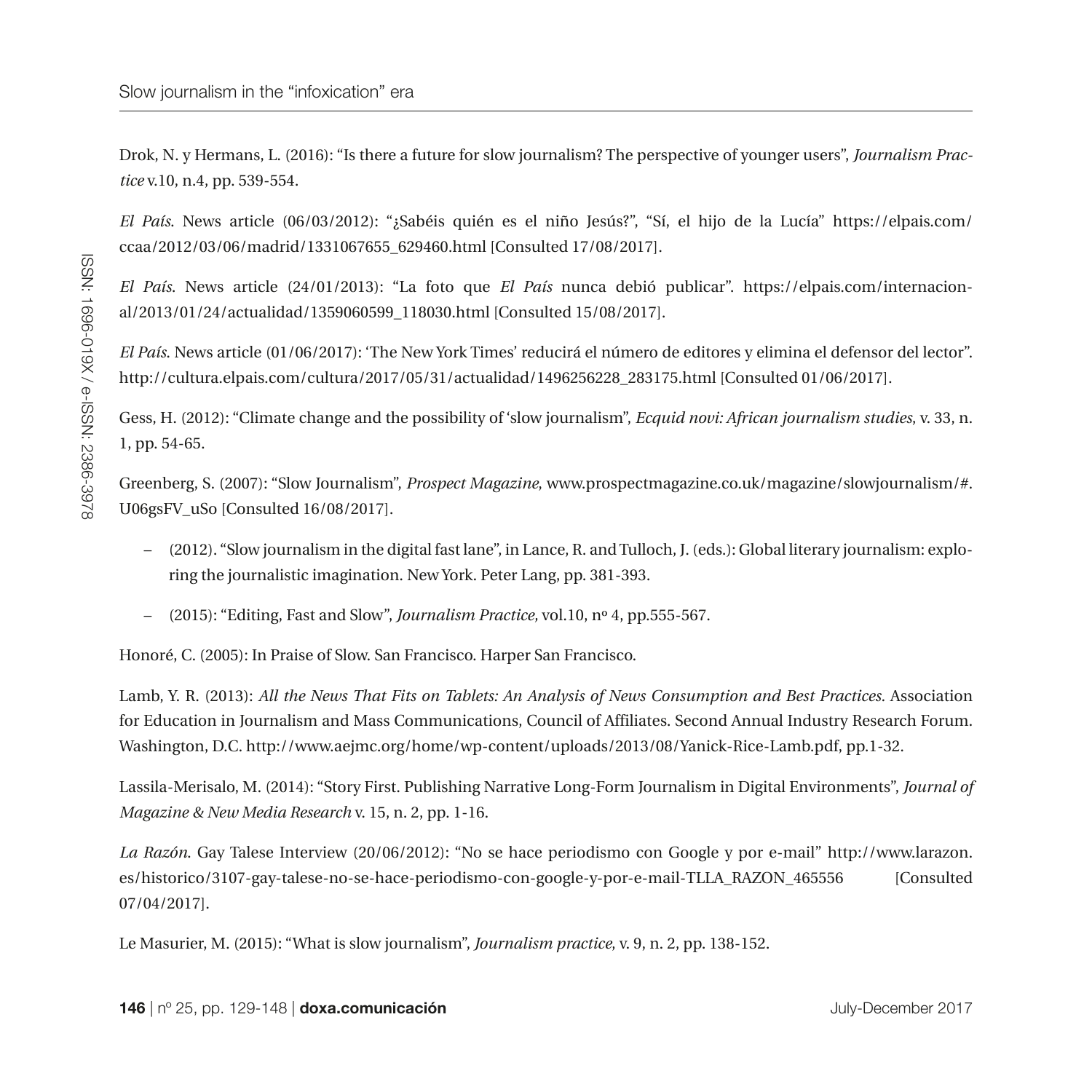*Le Monde.* News report (19/08/2017): "L´attaque à la voiture bélier : un mode opératoire de plus en plus fréquent en Europe" [http://www.lemonde.fr/les-decodeurs/article/2017/08/19/l-attaque-a-la-voiture-belier-un-mode-operatoire-de](http://www.lemonde.fr/les-decodeurs/article/2017/08/19/l-attaque-a-la-voiture-belier-un-mode-operatoire-de-plus-en-plus-frequent-en-europe_5174211_4355770.html)[plus-en-plus-frequent-en-europe\\_5174211\\_4355770.html](http://www.lemonde.fr/les-decodeurs/article/2017/08/19/l-attaque-a-la-voiture-belier-un-mode-operatoire-de-plus-en-plus-frequent-en-europe_5174211_4355770.html) [Consulted 19/08/2017].

*Lepetitjournal*.com. News article (24/04/20017): "Christine Ockrent. Echanges sur l'évolution des médias et sur le fonctionnement de notre démocratie à quelques jours des élections présidentielles françaises" [http://www.lepetitjour](http://www.lepetitjournal.com/singapour/accueil-singapour/actualite/277387)[nal.com/singapour/accueil-singapour/actualite/277387](http://www.lepetitjournal.com/singapour/accueil-singapour/actualite/277387) [Consulted 24/04/2017].

Mahler, J. (2014): "When "Long-form" is bad form". *The New York Times*. [https://www.nytimes.com/2014/01/25/opinion/](https://www.nytimes.com/2014/01/25/opinion/when-long-form-is-bad-form.html) [when-long-form-is-bad-form.html](https://www.nytimes.com/2014/01/25/opinion/when-long-form-is-bad-form.html) [Consulted 03/10/2017].

Martín, M.; Torregrosa, M. y Serrano, J. (2010): "Un periodismo sin periodos: actualidad y tiempo en la era digital, *"Periodística y web 2.0: hacia la construcción de un nuevo modelo".* XII Congreso de la Sociedad Española de Periodística (SEP). Universidad Cardenal Herrera (Valencia), pp.1-14.

Neveu, E. (2016): "On not going too fast with slow journalism", *Journalism Practice* v. 10. n.4, pp.448-460.

Petrie, N. (2015): "The year news slow down", Blog *NiemanLab* [http://www.niemanlab.org/2015/12/the-year-news-slows](http://www.niemanlab.org/2015/12/the-year-news-slows-down/)[down/](http://www.niemanlab.org/2015/12/the-year-news-slows-down/) [Consulted: 06/04/2017].

*Público.* Raquel Nieto Interview (08/04/2015): "Vivir a pleno pulmón" ([http://www.publico.es/espana/trasplante-pulm](http://www.publico.es/espana/trasplante-pulmon.html)[on.html\)](http://www.publico.es/espana/trasplante-pulmon.html). [Consulted 16/08/2017].

*Pulitzer.org. The Pulitzer Prizes.* News article (11/04/2017): "The 2017 Pulitzer Prize Winner in Editorial Writing. Art Cullen of The Storm Lake Times, Storm Lake, IA" http://www.pulitzer.org/winners/art-cullen [Consulted 17/04/2017].

Ricketson, M. (2012): Australian Journalism Today. South Yarra. Palgrave Macmillan, Education Australia.

– (2015): "When Slow News is Good News: Book-length Journalism's Role in Extending and Enlarging Daily News", *Journalism Practice* v. 10 n.4, pp.507-520.

Rosenberg, H. y Feldman, C.S. (2008): No Time to Think; The Menace of Media Speed and the 24-hour News Cycle. New York. The Continuum International Publishing Group.

Rosique-Cedillo, G. y Barranquero-Carretero, A (2015): "Periodismo lento (*slow journalism*) en la era de la inmediatez. Experiencias en Iberoamérica", *El profesional de la información*, v. 24, n. 4, pp. 451-462.